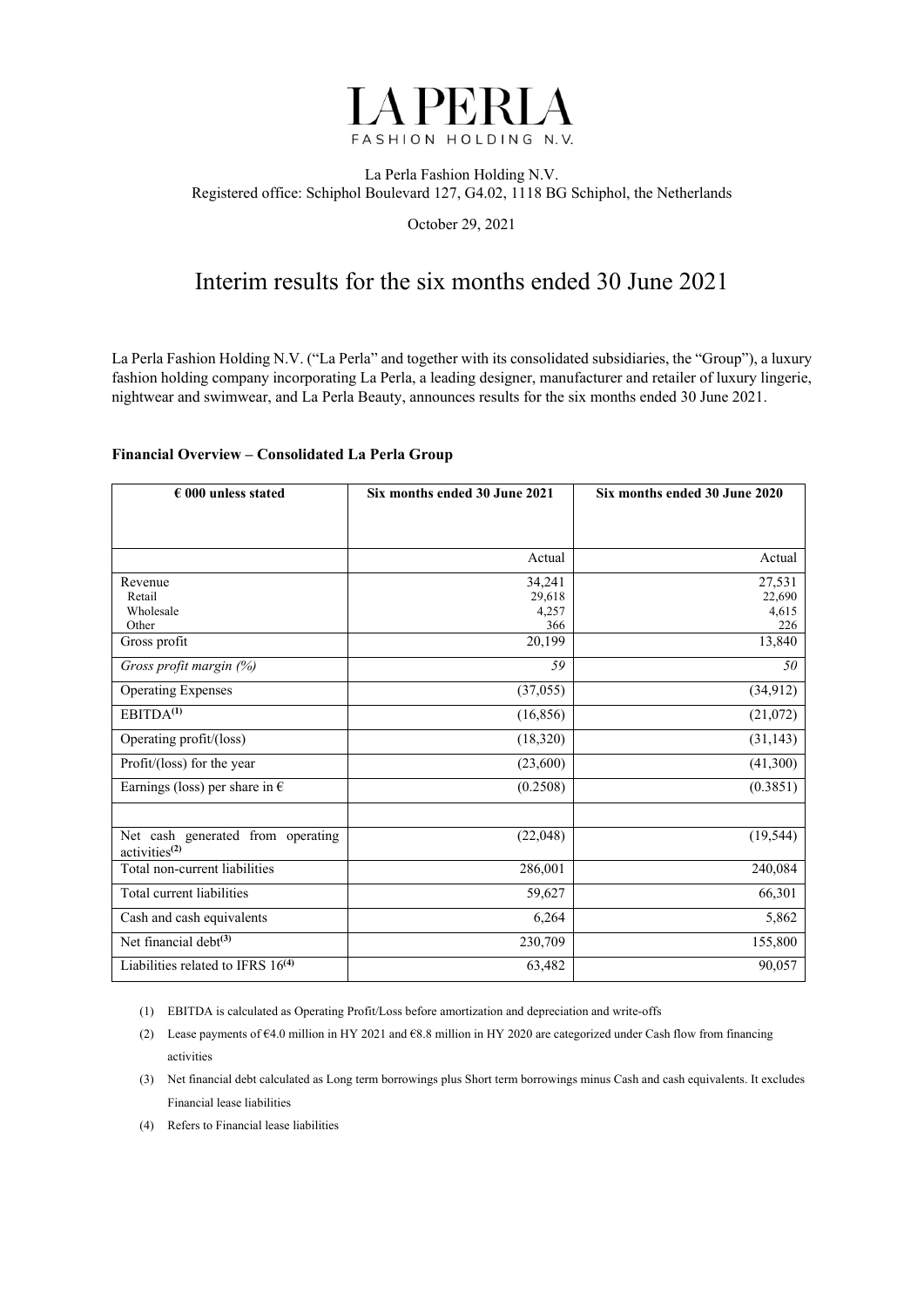#### **Financial review**

Although management was encouraged by a continuation of the second half of 2020's positive trends, the Covid-19 crisis continued to significantly affect results during the first half of 2021. The pandemic brought disruption across the business from the closure of physical stores for extended periods to significant supply chain interruptions.

Revenue increased 24%, from  $\epsilon$ 27.5 million to  $\epsilon$ 34.2 million. By channel:

- Retail revenue, year on year, increased 31%, approximately 35% on a like-for-like basis
	- By region, North America and Asia both showed strong recovery as Covid-19 restrictions eased, outperforming EMEA.
- Wholesale revenue decreased by 8%, impacted by both invoicing timing differences and Covid-19 related supply chain disruption

Gross margin increased from 50% to 59%, driven by a greater proportion of full-price sales and benefitting a reversal of inventory provisions.

Operating expenses overall increased from  $634.9$  million in the 2020 period to  $637.1$  million in 2021. This was driven by additional operating expenses of the new La Perla Beauty business.

Depreciation, amortization and write-off decreased from  $E10.1$  million in the first six months of 2020 to  $E1.5m$ million for the same period in 2021. The reduction was primarily driven by the full impairment of assets undertaken at the 2020 year end.

The improvement in operating loss resulted from the above factors.

#### **Outlook**

Given the ongoing Covid-19 situation and the uncertainty in relation to further impact on the economy and consumer spending, the Group cannot adequately determine the future effect on its business. Therefore, La Perla is currently not providing forward guidance. However, La Perla has concluded that it is appropriate to adopt the going concern basis of accounting in preparing the interim results for the six months ended 30 June 2021. Among others, La Perla's financing arrangements include a loan by Tennor Holding B.V. and La Perla Fashion Finance B.V. in the aggregate principal amount of up to  $\epsilon$ 340 million, which does not mature over the next 12 months. The total amount outstanding under this loan stands at  $\epsilon$ 237.0 million as of 30 June 2021, inclusive of accrued interest and fees.

#### **Enquiries**

**Seven Dials City**, Simon Kelner / James Devas, Tel: +44 (0) 203 740 7483

#### **About La Perla:**

La Perla Fashion Holding N.V., a luxury fashion holding company, is the direct shareholder of La Perla Global Management (UK) Limited and its subsidiaries (the "Operating La Perla Group") and La Perla Beauty (UK). La Perla, through the Operating La Perla Group, is a leading designer, manufacturer and retailer of luxury lingerie, nightwear and swimwear. La Perla Beauty is in the initial phase of operation. The group operates under the brand "La Perla". Founded in 1954 in Bologna, Italy, the brand is renowned for its heritage and craftsmanship.

*This release may contain forward-looking statements, i.e., statements that do not relate to historical facts or events. By their nature, forward-looking statements involve known and unknown risks and uncertainties, both general and specific. La Perla Fashion Holding N.V. bases these statements on its current plans, estimates, projections and expectations and they relate to events and are based on current assumptions that may not occur in the future. These forward-looking statements may not be indicative of future performance; the actual outcome of the financial condition and results of operations of La Perla Fashion Holding N.V. and its consolidated subsidiaries, and the development of economic conditions, may differ materially from, in particular be more negative than, those conditions expressly or implicitly assumed or described in such statements. Even if the actual results of the La Perla Fashion Holding N.V. or its consolidated subsidiaries, including the financial condition, results of operations and economic conditions, develop in line with the forward-looking statements contained in this press release, there can be no assurance that this will be the case in the future.*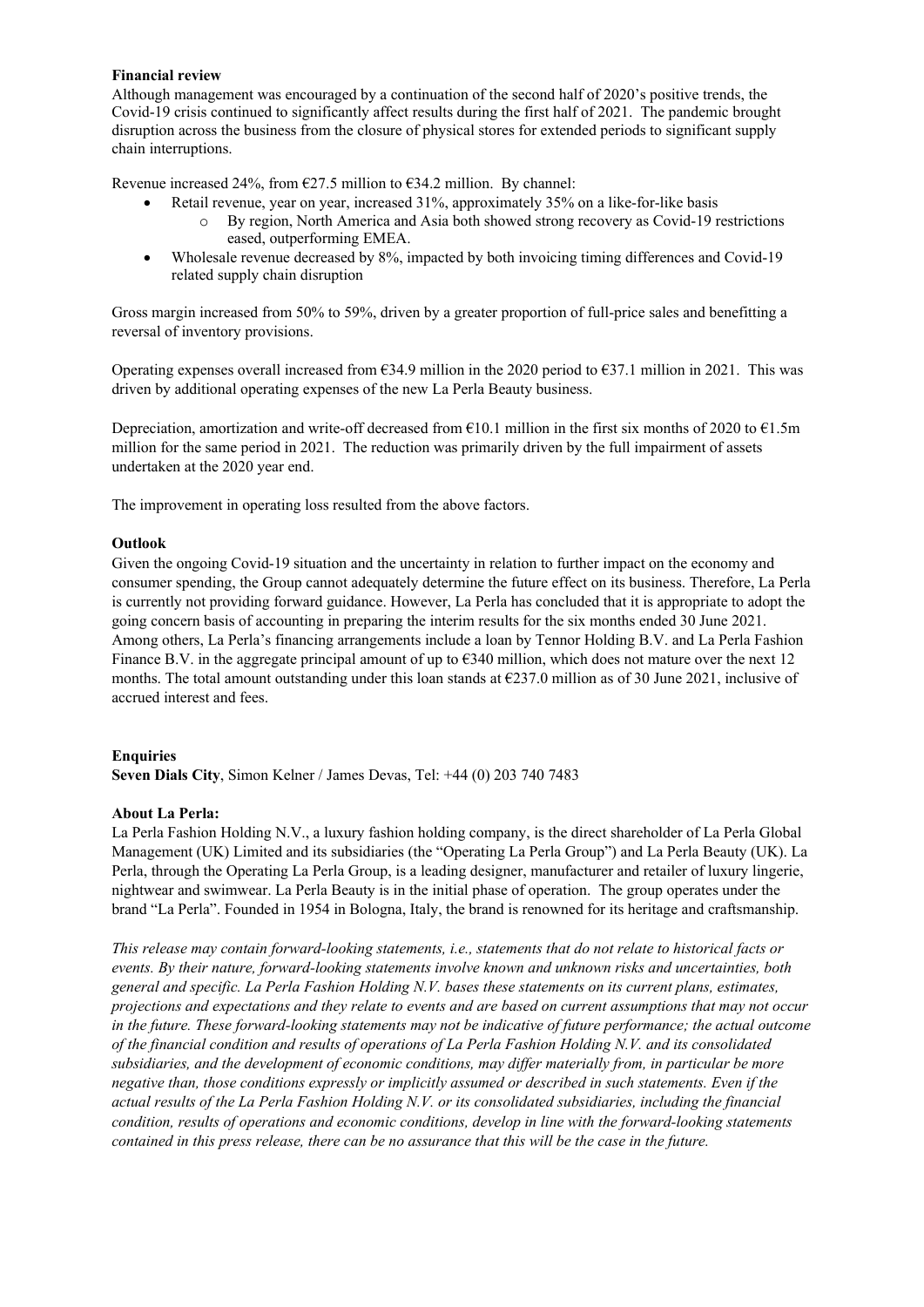# **La Perla Fashion Holding N.V. Amsterdam**

Activity Report & Unaudited interim condensed consolidated financial statements 30 June 2021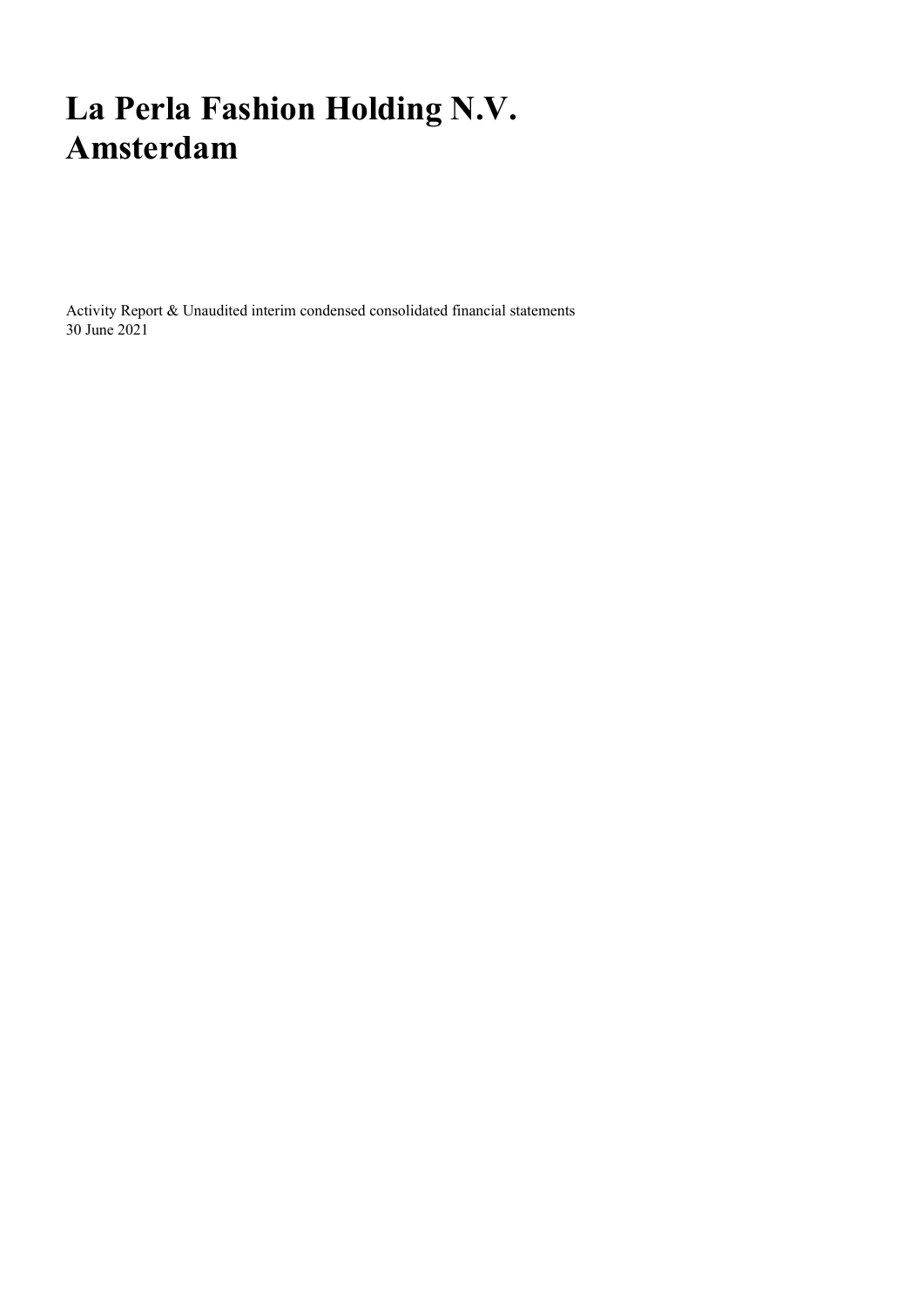# **Contents**

| Interim condensed consolidated statement of comprehensive income  5 |  |
|---------------------------------------------------------------------|--|
|                                                                     |  |
|                                                                     |  |
|                                                                     |  |
|                                                                     |  |
|                                                                     |  |
|                                                                     |  |
|                                                                     |  |
|                                                                     |  |
|                                                                     |  |
|                                                                     |  |
|                                                                     |  |
|                                                                     |  |
|                                                                     |  |
|                                                                     |  |
|                                                                     |  |
|                                                                     |  |
|                                                                     |  |
|                                                                     |  |
|                                                                     |  |
|                                                                     |  |
|                                                                     |  |
|                                                                     |  |
|                                                                     |  |
|                                                                     |  |
|                                                                     |  |
|                                                                     |  |
|                                                                     |  |
|                                                                     |  |
|                                                                     |  |
|                                                                     |  |
|                                                                     |  |
|                                                                     |  |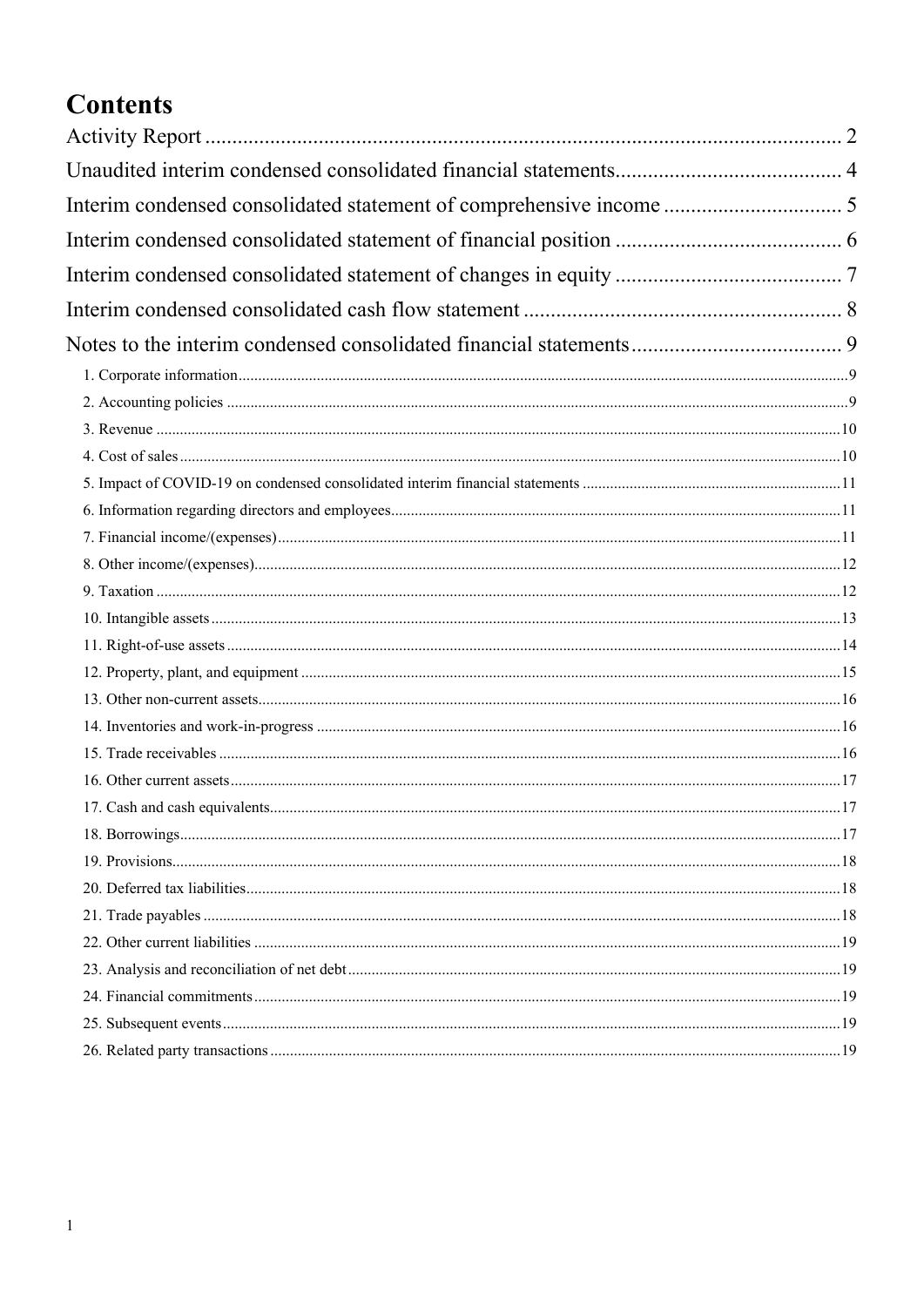# **Activity Report**

#### **COVID-19 impact on global economy, luxury sector and Group's performances**

The scale of the financial impact generated by COVID-19 in 2020 and the subsequent recovery has significantly varied by region. Consumers spending recovery in different geographic markets reflects differing local levels of severity of the health crisis and lockdown durations, as well as the extent to which each region is exposed to tourism.

In the first six months of 2021, economic trends were in line with those observed in the latter months of 2020, with first China and then the United States leading the recovery in the luxury sector.

As with other luxury sector players during the first six months of 2021, the Group was still impacted by the effects of the pandemic both in terms of sales and business operations. The regional lockdowns had a continuing impact on the Group's revenue in the first half of 2021, although results are better than the comparable period in 2020.

Despite the positive outlook and trends, the virus is still in active circulation and new variants are emerging which might affect the economic recovery. As new targeted and general lockdown measures might be implemented, it remains difficult to anticipate the trends for the second half of the year.

#### **Business review**

During the six months 2021 Group continued to focus on restructuring process and on COVID-19 consequences on the business.

Six months 2021 revenues amounted to  $\epsilon$  34.2 million (six months 2020:  $\epsilon$  27.5 million), a 24% reported increase compared to prior year, including sales from the following channels:

|                                      | HY 2021        |                   | <b>HY 2020</b> |                |
|--------------------------------------|----------------|-------------------|----------------|----------------|
|                                      | $\epsilon$ 000 | $\%$              | $\epsilon$ 000 | $\frac{0}{0}$  |
| <b>Continuing operations</b>         |                |                   |                |                |
| Net sales Boutique                   | 18,046         | 52,7%             | 13,674         | 49,7%          |
| Net sales Outlet<br>Net sales Online | 3,675<br>7,897 | 10,7%<br>$23,1\%$ | 3,407<br>5,609 | 12,4%<br>20,4% |
|                                      |                |                   |                |                |
| Net sales Wholesale                  | 3,695          | 10,8%             | 3,864          | $14,0\%$       |
| Net sales Stock                      | 562            | 1,6%              | 751            | 2,7%           |
| Royalties and other income           | 366            | 1,1%              | 226            | 0,8%           |
|                                      | 34,241         | 100,0%            | 27,531         | 100,0%         |

Increase in revenues of some 24% was driven by boutique sales positive trend compared to previous year period when the Group had to face temporary store closures due to COVID-19 pandemic situations around the globe. Such event caused a drop of volumes sold through the traditional channels and a peak in online sales registered in the first six months 2020.

Wholesale revenues in the first six months of 2021 reached the same level of the six months 2020.

Group' sales increased compared to first six months 2020 and also Group's operating loss registered a more than proportional improvement as a result of a strong restructuring process that has positively impacted Group's performances.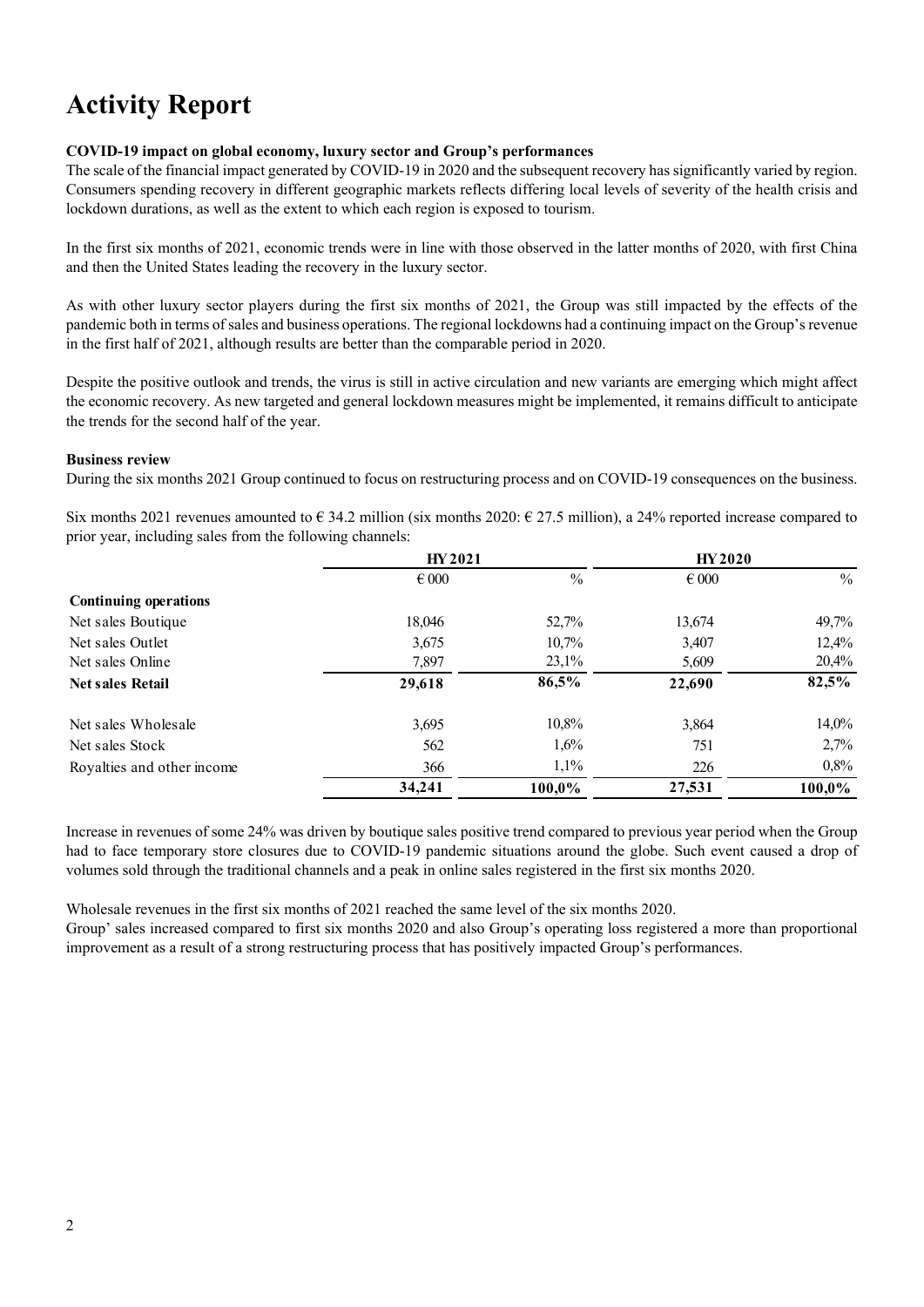Group net debt as at 30 June 2021 amounted to  $\epsilon$  230.7 million (31 December 2020:  $\epsilon$  197.4 million) as follows:

|                           | <b>30 June 2021</b> | 31 December 2020 |
|---------------------------|---------------------|------------------|
|                           | $\epsilon$ 000      | $\epsilon$ 000   |
| Long term borrowings      | 236,965             | 205,025          |
| Short term borrowings     |                     | 11               |
| Cash and cash equivalents | (6,264)             | (7,640)          |
|                           | 230,709             | 197,396          |

For additional details on loan terms please refer to Note 18 of the condensed consolidated interim financial statements.

#### **Principal risks and uncertainties for the remaining six months of the year**

The main risks and uncertainties to which the Group is exposed in the second half of 2021 are described in 2020 consolidated financial statements.

#### **Subsequent events**

There are no other significant new events of which the Group is aware of that would affect these condensed consolidated interim financial statements at 30 June 2021.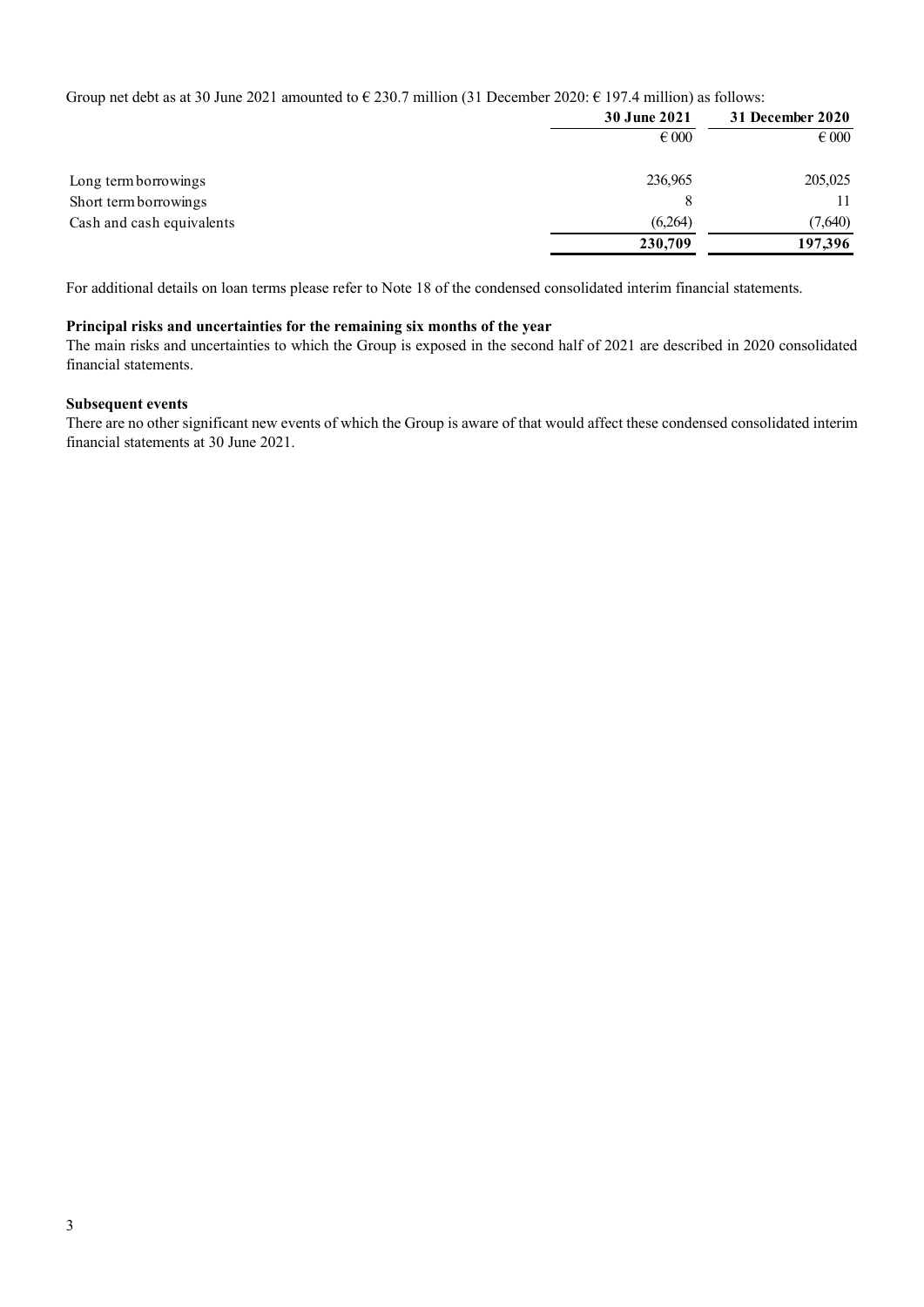# **Unaudited interim condensed consolidated financial statements**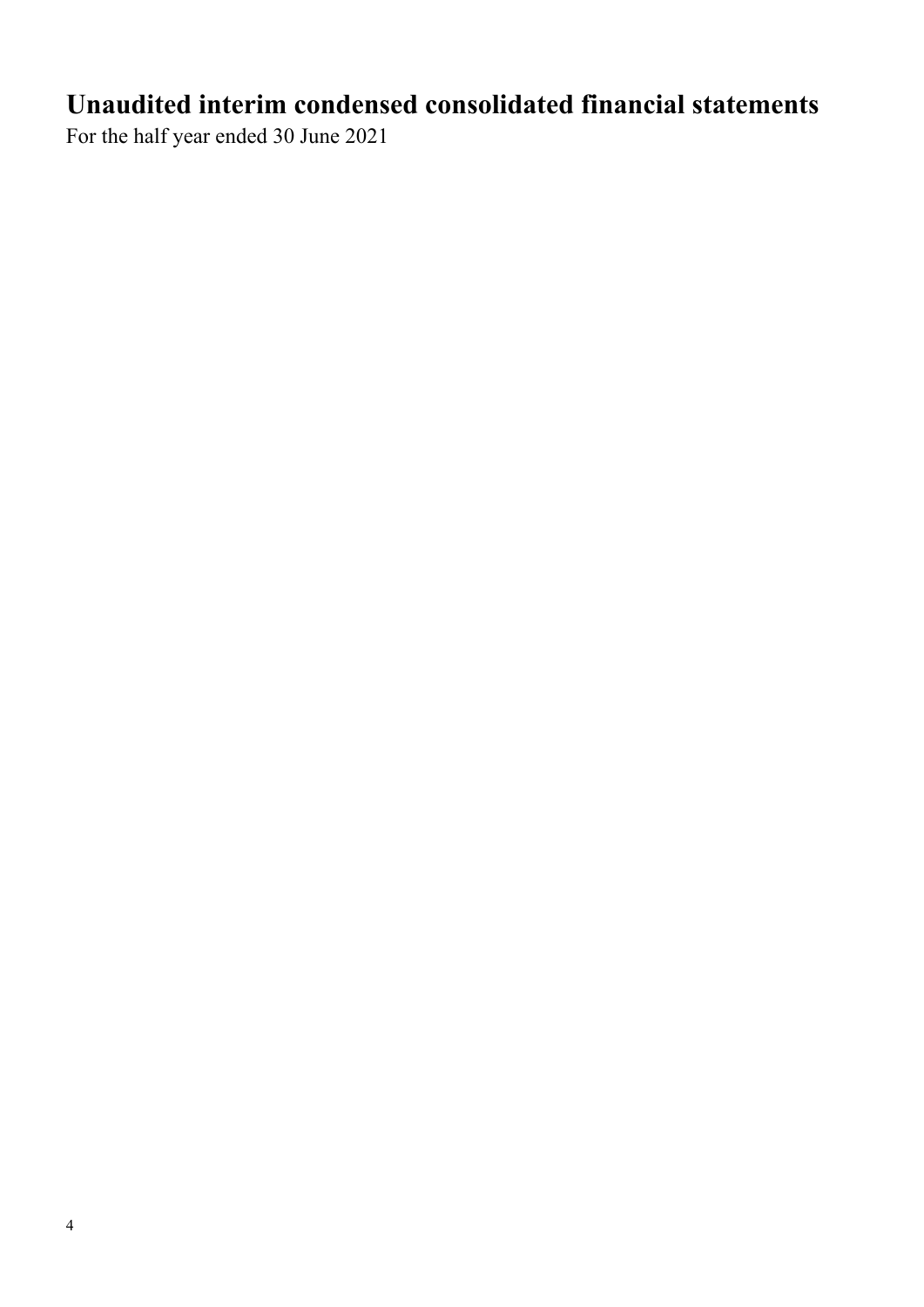# **Interim condensed consolidated statement of comprehensive**

## **income**

|                                                                                    | <b>Notes</b> | HY 2021        | <b>HY2020</b>  |
|------------------------------------------------------------------------------------|--------------|----------------|----------------|
|                                                                                    |              | $\epsilon$ 000 | $\epsilon$ 000 |
| Revenue                                                                            | 3            | 34,241         | 27,531         |
| Cost of sales                                                                      | 4            | (14,042)       | (13,691)       |
| Gross margin                                                                       |              | 20,199         | 13,840         |
| Marketing and selling expenses                                                     |              | (17,285)       | (17,258)       |
| General and administrative expenses                                                |              | (19,770)       | (17, 654)      |
| Operating loss before amortisation and depreciation                                |              | (16, 856)      | (21, 072)      |
| Amortisation, depreciation & write off                                             |              | (1,464)        | (10,071)       |
| <b>Operating profit/(loss)</b>                                                     |              | (18,320)       | (31, 143)      |
| Financial income/(expenses)                                                        | 7            | (9,041)        | (10,628)       |
| Other income/(expenses)                                                            | $\,$ $\,$    | 3,687          | 448            |
| Profit/(loss) before tax                                                           |              | (23, 674)      | (41,323)       |
| Taxation                                                                           | 9            | 74             | 23             |
| Profit/(loss) for the year                                                         |              | (23,600)       | (41,300)       |
| Items that will not be reclassified subsequently to the profit and loss            |              |                |                |
| Actuarial gains/(losses)                                                           |              |                |                |
| Deferred taxes on actuarial gains/(losses)                                         |              |                |                |
| Items that may be reclassified<br>subsequently to the profit and loss              |              |                |                |
| Exchange differences on translation<br>of operations in foreign currencies         |              | (2,763)        | 819            |
|                                                                                    |              |                |                |
| Total other gains/(losses) net of tax effect                                       |              | (2,763)        | 819            |
| Total comprehensive profit/(loss) for the year                                     |              | (26, 363)      | (40, 481)      |
| Earnings per share (in euro)                                                       |              |                |                |
| Basic, profit/(loss) for the year attributable to the equity holders of the parent |              | (0,2508)       | (0,3851)       |
| Total number of shares (in thousands)                                              |              |                |                |
| Per end of period                                                                  |              | 105,111        | 105,111        |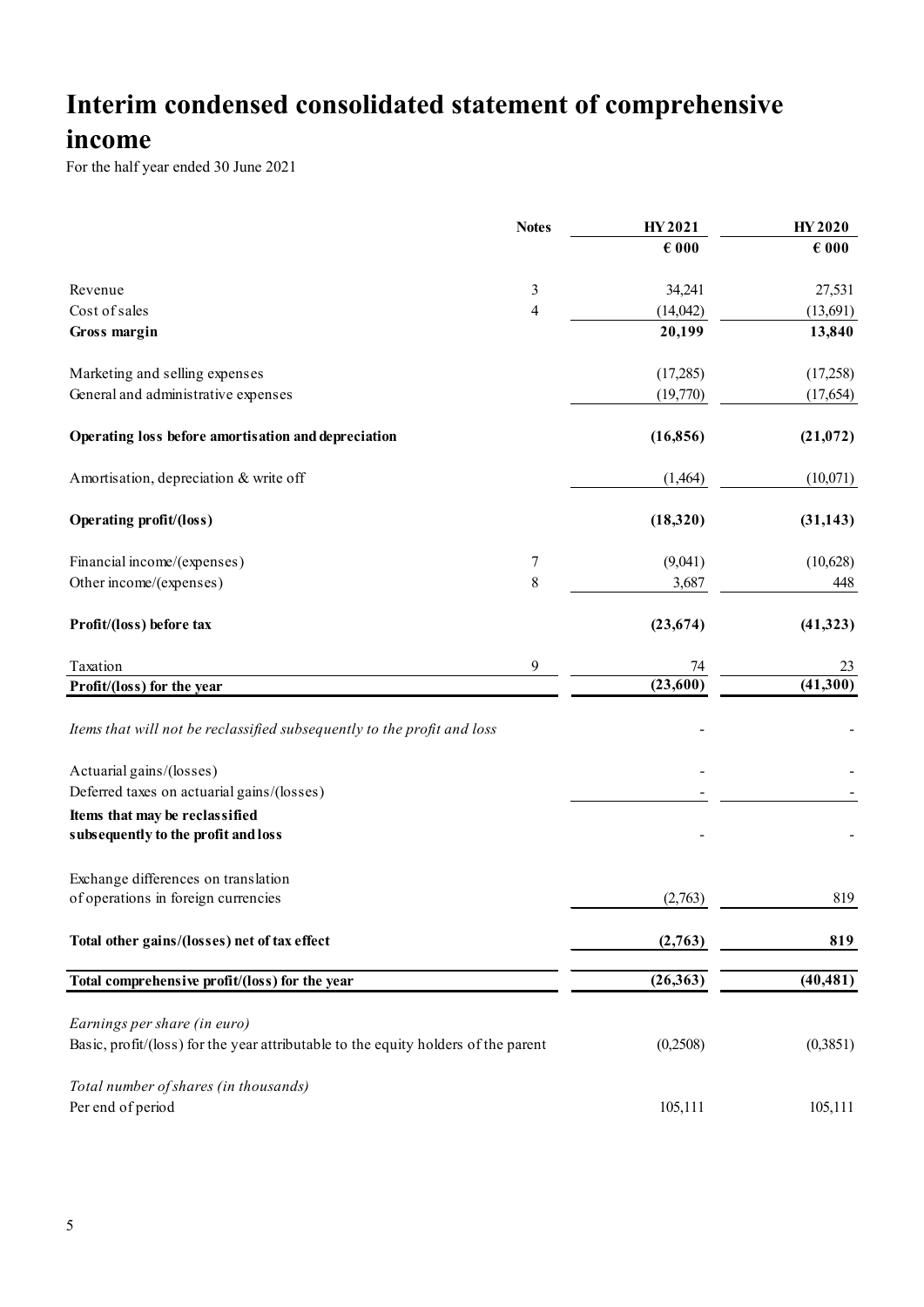# **Interim condensed consolidated statement of financial position**

|                                        | <b>Notes</b> | 30 June 2021        | 31 December 2020 |
|----------------------------------------|--------------|---------------------|------------------|
|                                        |              | $\epsilon$ 000      | $\epsilon$ 000   |
| <b>Non-current assets</b>              |              |                     |                  |
| Intangible assets                      | 10           | 27,483              | 26,292           |
| Right-of-use assets                    | 11           | 2,877               | 576              |
| Property, plant, and equipment         | 12           | 1,967               | 778              |
| Other non-current assets               | 13           | 5,847               | 5,933            |
| <b>Total non-current assets</b>        |              | 38,174              | 33,579           |
| <b>Current Assets</b>                  |              |                     |                  |
| Inventories and work-in-progress       | 14           | 23,119              | 27,410           |
| Trade receivables                      | 15           | 6,669               | 6,001            |
| Other current assets                   | 16           | 9,085               | 11,081           |
| Cash and cash equivalents              | 17           | 6,264               | 7,640            |
| <b>Total current assets</b>            |              | 45,137              | 52,132           |
| <b>Non-current liabilities</b>         |              |                     |                  |
| Long term borrowings                   | 18           | 236,965             | 205,025          |
| Long term financial lease liabilities  |              | 38,587              | 44,905           |
| Provisions                             | 19           | 6,384               | 6,760            |
| Deferred tax liabilities               | 20           | 106                 | 103              |
| Other non-current liabilities          |              | 3,959               | 3,936            |
| <b>Total non-current liabilities</b>   |              | 286,001             | 260,729          |
| <b>Current liabilities</b>             |              |                     |                  |
| Short term borrowings                  | 18           | 8                   | 11               |
| Short term financial lease liabilities |              | 24,895              | 24,064           |
| Trade payables                         | 21           | 17,960              | 20,564           |
| Provisions                             | 19           | 3,627               | 3,543            |
| Other current liabilities              | 22           | 13,137              | 12,754           |
| <b>Total current liabilities</b>       |              | $\overline{59,627}$ | 60,936           |
| Net assets/(liabilities)               |              | (262, 317)          | (235,954)        |
|                                        |              |                     |                  |
| <b>Equity</b>                          |              |                     |                  |
| Share capital                          |              | 1,051               | 1,051            |
| Share premium                          |              | 21,741              | 21,741           |
| Cumulative translation adjustment      |              | 3,214               | 5,977            |
| Other reserves                         |              | (8,651)             | (8,651)          |
| Retained earnings                      |              | (279, 672)          | (256,072)        |
| <b>Total Equity</b>                    |              | (262, 317)          | (235, 954)       |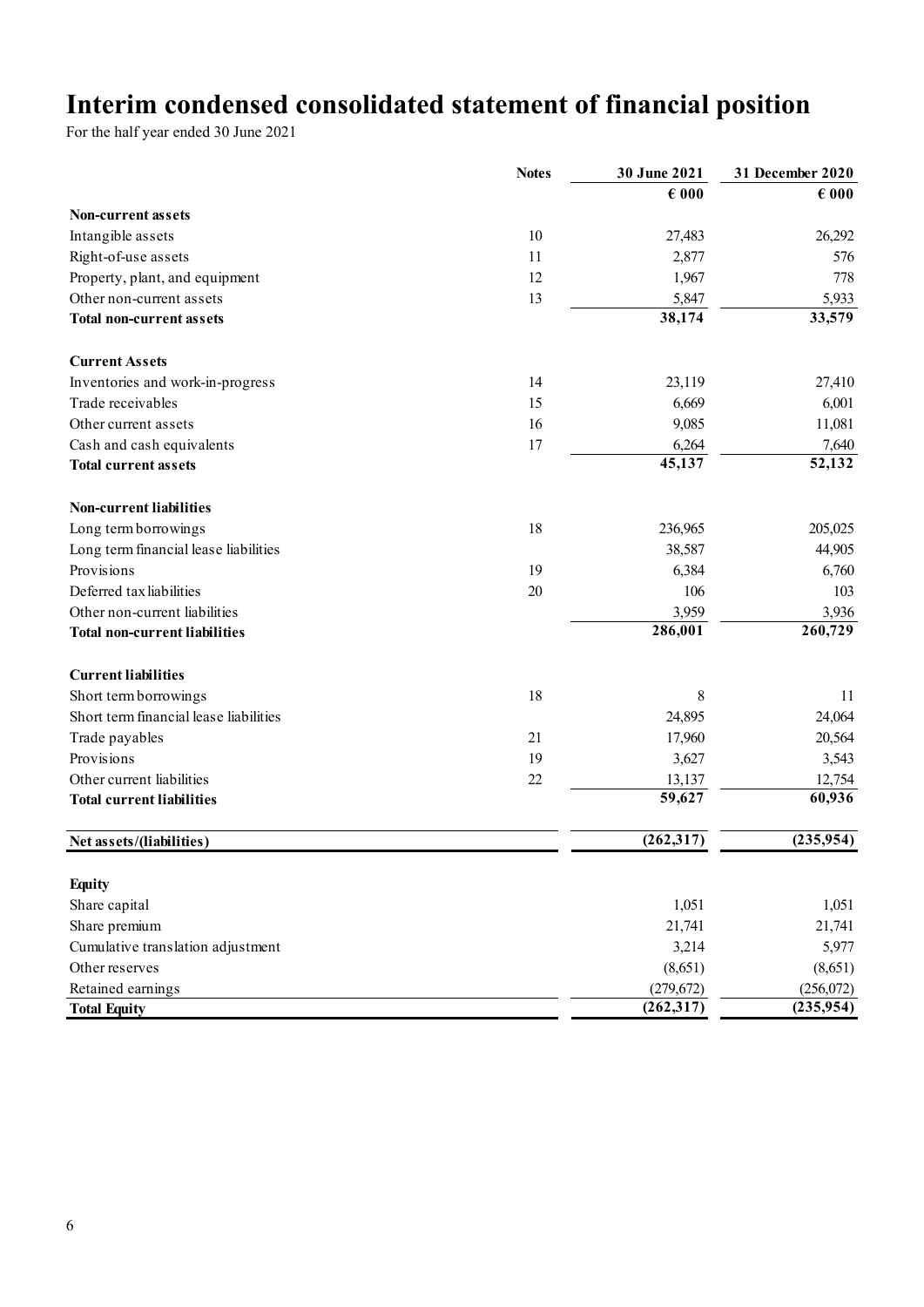# **Interim condensed consolidated statement of changes in equity**

|                                                                             | Share capital  | <b>Share</b><br>premium | <b>Translation</b><br>reserve | Other<br>reserves | <b>Retained</b><br>earnings | <b>Total equity</b> |
|-----------------------------------------------------------------------------|----------------|-------------------------|-------------------------------|-------------------|-----------------------------|---------------------|
|                                                                             | $\epsilon$ 000 | $\epsilon$ 000          | $\epsilon$ 000                | $\epsilon$ 000    | $\epsilon$ 000              | $\epsilon$ 000      |
| <b>Balance</b> at<br>1 January 2020                                         | 1,051          | 21,741                  | (189)                         | (8,559)           | (119,706)                   | (105, 662)          |
| Comprehensive income<br>Profit/(loss) for the period<br>Other comprehensive |                |                         |                               |                   | (136, 366)                  | (136, 366)          |
| income                                                                      |                |                         | 6,166                         | (92)              |                             | 6,074               |
| Total comprehensive<br>income                                               |                |                         | 6,166                         | (92)              | (136, 366)                  | (130,292)           |
| <b>Balance</b> at<br>31 December 2020                                       | 1,051          | 21,741                  | 5,977                         | (8,651)           | (256, 072)                  | (235, 954)          |
| Comprehensive income<br>Profit/(loss) for the period<br>Other comprehensive |                |                         |                               |                   | (23,600)                    | (23,600)            |
| income                                                                      |                |                         | (2,763)                       |                   |                             | (2,763)             |
| Total comprehensive<br>income                                               |                |                         | (2,763)                       |                   | (23,600)                    | (26, 363)           |
| <b>Balance</b> at<br>30 June 2021                                           | 1,051          | 21,741                  | 3,214                         | (8,651)           | (279, 672)                  | (262, 317)          |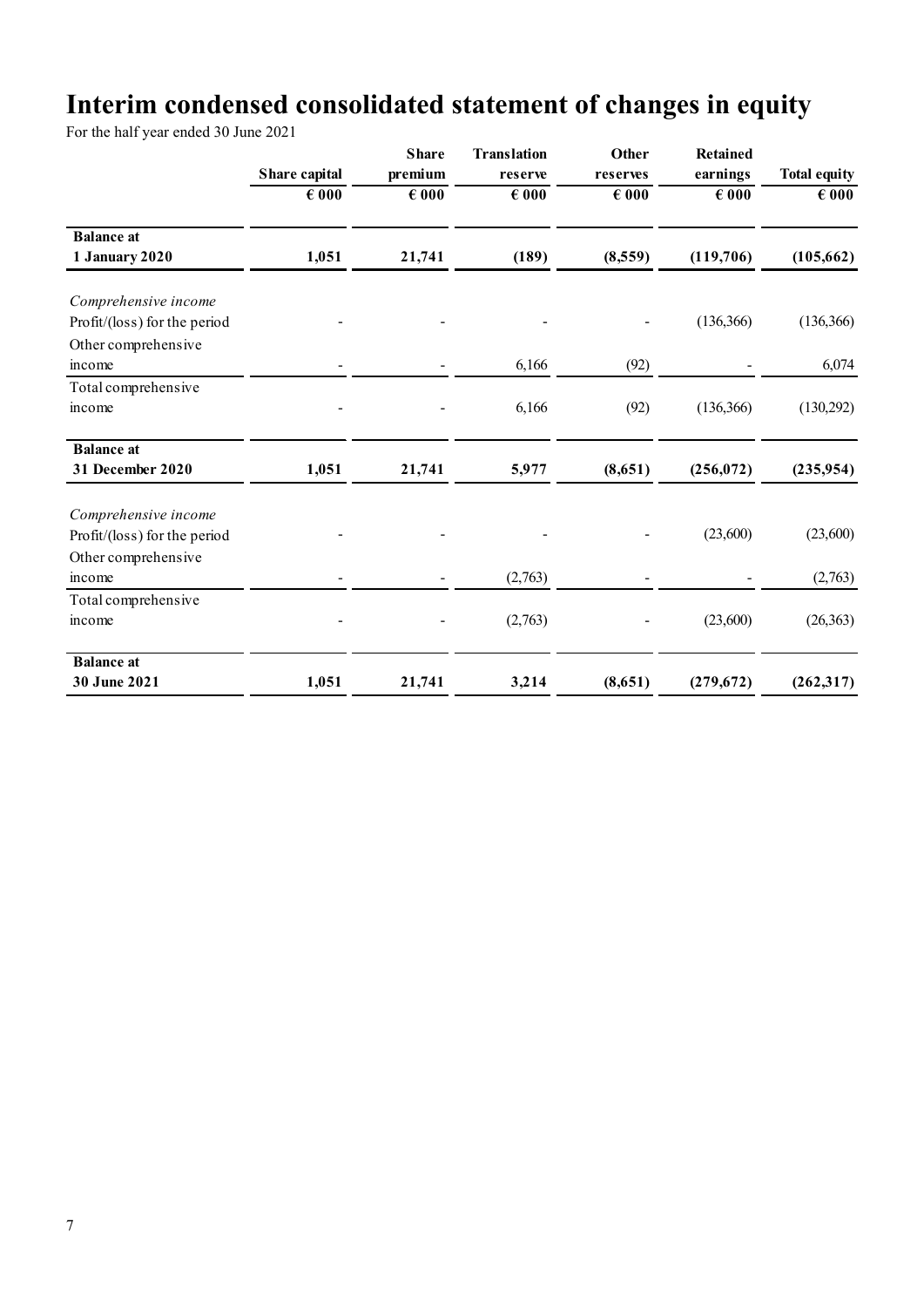# **Interim condensed consolidated cash flow statement**

|                                                       | HY 2021        | HY 2020        |  |
|-------------------------------------------------------|----------------|----------------|--|
|                                                       | $\epsilon$ 000 | $\epsilon$ 000 |  |
| Cash and cash equivalent at the beginning of the year | 7,628          | 11,433         |  |
| Cash flows from operating activities                  |                |                |  |
| Net income (loss) of the year                         | (23,600)       | (41,300)       |  |
| Depreciation and Amortisation                         | 1,396          | 9,966          |  |
| Impairment intangible assets                          | 11             |                |  |
| Impairment right of use assets                        | 57             |                |  |
| Impairment tangible assets                            |                | 105            |  |
| Loss on tangible and intangible assets disposals      | (4)            |                |  |
| Gain on lease contract closing and tangible assets    | (2,927)        |                |  |
| (Increase)/Decrease in inventories                    | 4,699          | 1,797          |  |
| (Increase)/Decrease in receivables                    | (1,199)        | 1,060          |  |
| Increase/(Decrease) in payables                       | (2,351)        | 9,188          |  |
| Increase/(Decrease) in provision                      | (396)          | (875)          |  |
| Other working capital variation                       | 2,266          | 515            |  |
| Net cash generated from operating activities          | (22, 048)      | (19, 544)      |  |
| Cash flow from investing activities                   |                |                |  |
| Purchase of property, plant and equipment             | (882)          | (1,185)        |  |
| Sale of property, plant and equipment                 |                |                |  |
| Purchase of right-of-use assets                       | (2,922)        | (1,550)        |  |
| Sale of right-of-use assets                           |                |                |  |
| Purchase of intangible assets                         | (2,301)        | (4,755)        |  |
| Investment in long term receivables                   |                |                |  |
| (Increase)/Decrease in security deposits              | 201            | 242            |  |
| Net cash used in investing activities                 | (5,904)        | (7, 248)       |  |
| <b>Cash flow from financing activities</b>            |                |                |  |
| Short term borrowing                                  |                |                |  |
| Long term borrowing                                   | 31,945         | 29,001         |  |
| Lease liabilities                                     | (3,965)        | (8,788)        |  |
| Proceeds from issuance of shares                      |                |                |  |
| Net cash generated from financing activities          | 27,980         | 20,213         |  |
| Effect of forex on cash                               | (1,400)        | 997            |  |
| Cash and cash equivalent at the end of the period     | 6,256          | 5,851          |  |
| Analysis of Net Cash                                  |                |                |  |
|                                                       | 30 June 2021   | 30 June 2020   |  |
| Cash and cash equivalents as per Balance Sheet        | 6,264          | 5,862          |  |
| Bank overdrafts                                       | (8)            | (11)           |  |
| Net Cash                                              | 6,256          | 5,851          |  |
|                                                       |                |                |  |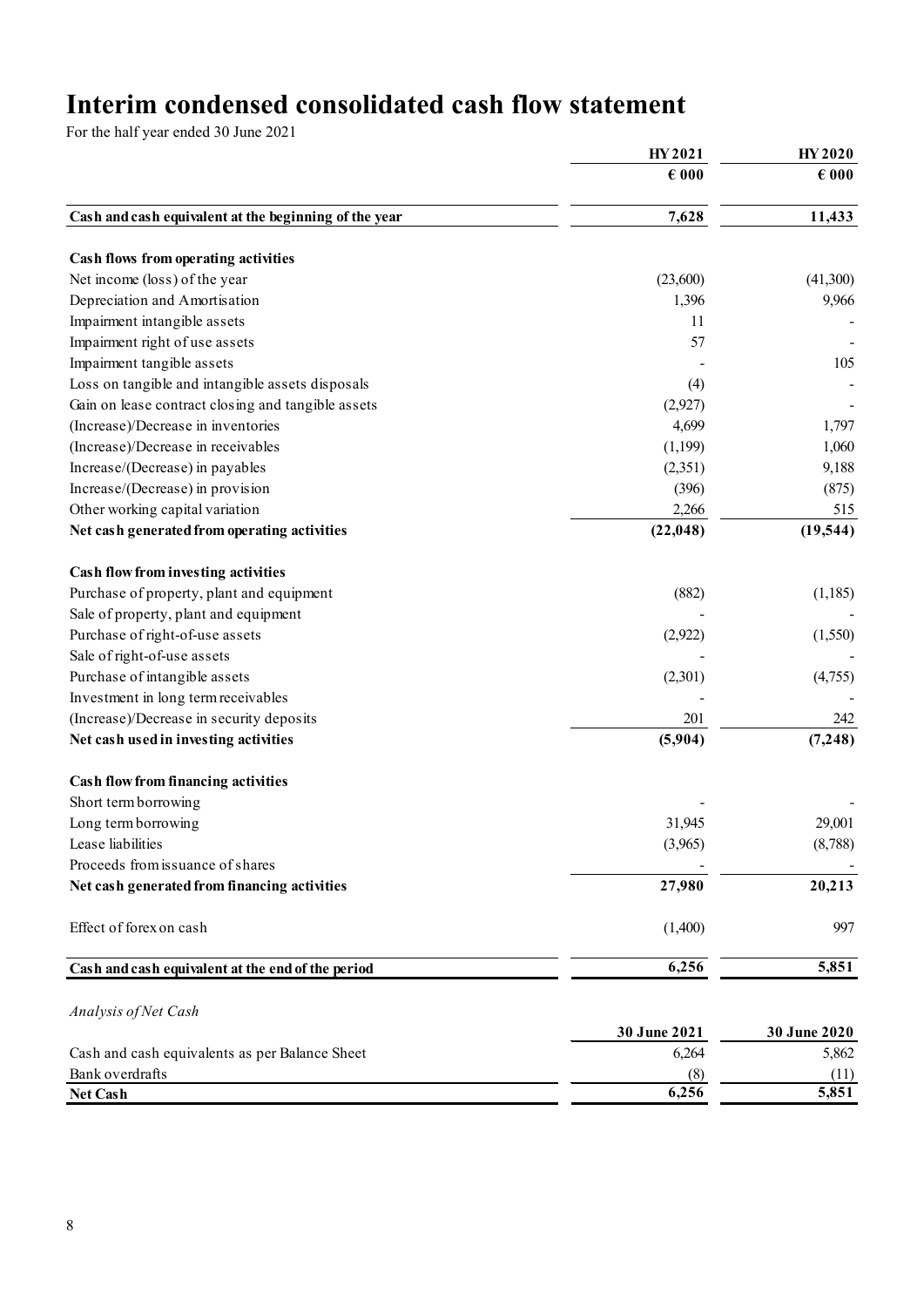## **Notes to the interim condensed consolidated financial statements**

## **1. Corporate information**

#### **Principal activities**

La Perla Fashion Holding N.V. ("the Company") is a public company with limited liability, incorporated under the laws of The Netherlands on 9 September 2016. The Company's registered office is Schiphol Boulevard 127 1118 BG Schiphol, the Netherlands. The company is registered at the Chamber of Commerce at 66809681.

La Perla Fashion Holding N.V. and its Subsidiaries (hereinafter the "Group") operate in the markets of luxury underwear, swimwear, and make-up (hereinafter the "Business"). The activities of design, production and sale (through retail and wholesale channels) are performed by the Group through its network of subsidiaries.

The direct subsidiaries La Perla Global Management (UK) and La Perla Beauty (UK) are the Principals in all intercompany transactions, purchasing goods from the manufacturing entity of the Group and reselling those to the distributors and the commercial subsidiaries.

The interim condensed consolidated financial statements of La Perla Fashion Holding N.V. and its subsidiaries (the "Group") for the six months ended 30 June 2021 were authorised for issue in accordance with a resolution of the directors on 29 October 2021.

## **2. Accounting policies**

#### **2.1 Structure of the financial statements and basis of preparation**

The condensed consolidated interim financial statements for the half year ended 30 June 2021 have been prepared in accordance with IAS 34 – Interim Financial Reporting, which allows entities to present selected explanatory notes.

The notes do not therefore include all of the disclosures required for a complete set of annual financial statements, and should be read in conjunction with the consolidated financial statements for the year ended 31 December 2020.

The condensed consolidated interim financial statements are presented in euros and all values are rounded to the nearest thousand  $(\text{\textsterling} 000)$ , except when otherwise indicated.

#### **2.2 Critical accounting judgments and key sources of estimation uncertainty**

Preparation of the condensed consolidated interim financial statements in conformity with IFRS as adopted by the EU requires that management make certain judgements, estimates and assumptions that affect the reported assets and liabilities and the disclosure of contingent liabilities. If in the future such estimates and assumptions, which are based on management's best judgement at the date of the financial statements, deviate from actual circumstances, the original estimate and assumptions will be updated as appropriate in the period in which the circumstances change.

Estimates and judgements are continually evaluated and are based on historical experience and other factors, including expectations of future events that are believed to be reasonable under the circumstances.

Main estimates made by management in the preparation of the financial statements concern the valuations and useful lives of operating assets, property, plant and equipment, intangible assets, the valuation of trade and other receivables, the amount of inventory provision, uncertain tax positions, contingency provisions and other provisions relating to operations, and assumptions underlying the calculation of lease liabilities, obligations relating to employee benefits, deferred tax balances and financial instruments. The Group also exercises judgment to determine whether any lease extension or termination options are reasonably certain to be exercised or not.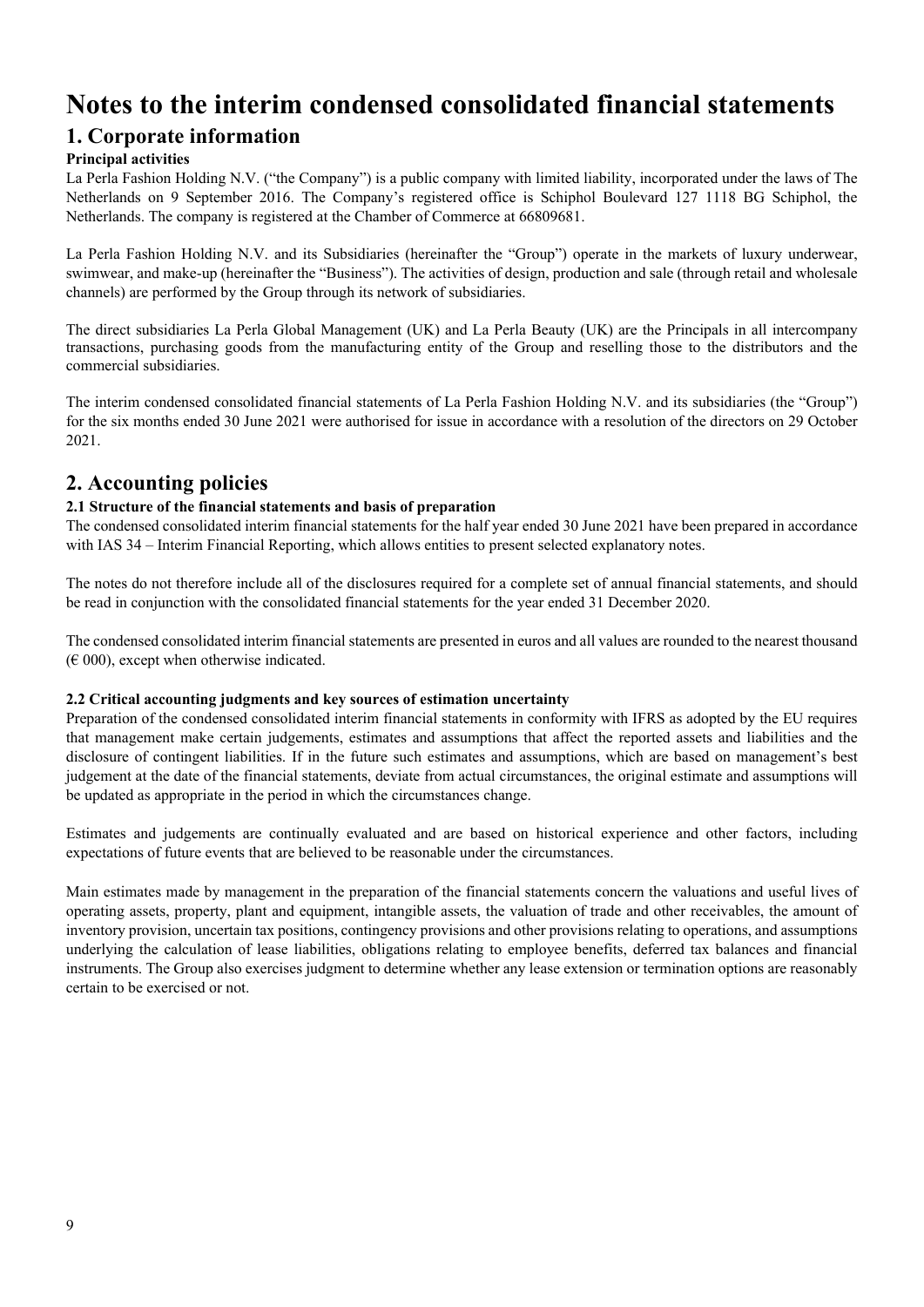#### **2.3 Going Concern**

For the period ended 30 June 2021, the Group reported a total loss for the year of  $\epsilon$  23.6 million (six months 2020: loss of  $\epsilon$ 41.3 million), shareholders' deficiency of  $\epsilon$  262.3 million (31 December 2020:  $\epsilon$  236.0 million) and retained earnings of  $\epsilon$  279.7 million (31 December 2020:  $\epsilon$  256.0 million).

The directors have considered the going concern assumption given the current trading of the Group and the funding considerations and have formed the conclusion that it is appropriate to consider that the Company will continue to operate in the foreseeable future. The Group has received a financial commitment from the parent company in writing, that the parent company will provide financial support to enable the Group to meet its financial obligations as they fall due for a period of 12 months from the date of approval of the 2020 financial statements.

In forming their judgment, the directors have also considered the following matters:

i) During 2020 and 2021, the Company received a letter of financial support from the parent company, Tennor Holding B.V. backed by a debt facility up to  $\epsilon$  340 million. As a result, the consolidated entity will have a sufficient funding to enable it to meet its objectives and financial obligations. By end of June 2021,  $\epsilon$  237.0 million of funding had been provided and the Directors are confident that Tennor Holding B.V. has the ability to provide all the necessary financial support to the Group in order to reach the result as showed in financial projections. Whilst the Directors do not have visibility over Tennor Holding B.V.'s financial position, they are confident that Tennor Holding B.V. has the ability to provide all the necessary financial support. To date Tennor Holding B.V. has been able to provide financial support when required in support this assessment.

ii) The consolidated entity reported a net operating cash outflow for the period ended 30 June 2021 of € 22.0 million (six months 2020:  $\epsilon$  19.5 million). Management expect operating costs will continue to decrease in the subsequent period as a result of restructuring its operations, which will reduce the negative operating cash flows.

Although the restructuring is still ongoing and therefore includes uncertainties surrounding its implementation, the directors are confident that the continuing reorganisation process will provide positive results in a short period of time allowing the Group to operate in the foreseeable future.

#### **3. Revenue**

Revenues of the period amount to  $\epsilon$  34.2 million (six months 2020:  $\epsilon$  27.5 million) and include sales as follow:

|                              | HY 2021        |        | <b>HY 2020</b> |               |
|------------------------------|----------------|--------|----------------|---------------|
|                              | $\epsilon$ 000 | $\%$   | $\epsilon$ 000 | $\frac{0}{0}$ |
| <b>Continuing operations</b> |                |        |                |               |
| Net sales                    | 33,875         | 98.9%  | 27,305         | 99,2%         |
| Royalties and other income   | 366            | 1.1%   | 226            | $0.8\%$       |
|                              | 34,241         | 100,0% | 27,531         | 100,0%        |

## **4. Cost of sales**

|                                   | <b>HY2021</b>  |      | <b>HY2020</b>  |      |  |
|-----------------------------------|----------------|------|----------------|------|--|
|                                   | $\epsilon$ 000 | $\%$ | $\epsilon$ 000 | $\%$ |  |
| Cost of goods sold (raw materials |                |      |                |      |  |
| and manufacturing costs)          | (11,763)       | 84%  | (11, 415)      | 83%  |  |
| Indirect production costs         | (2,279)        | 16%  | (2,276)        | 17%  |  |
|                                   | (14, 042)      | 100% | (13,691)       | 100% |  |

Cost of inventories included in cost of sales amounts to  $\epsilon$  11.0 million (six months 2020:  $\epsilon$  12.5 million) and reversal of writedowns of inventories, which were mainly the result of inventory sales of old products in 2021, amounts to  $\epsilon$  0.8 million (six months 2020:  $\in$  3.5 million of write down).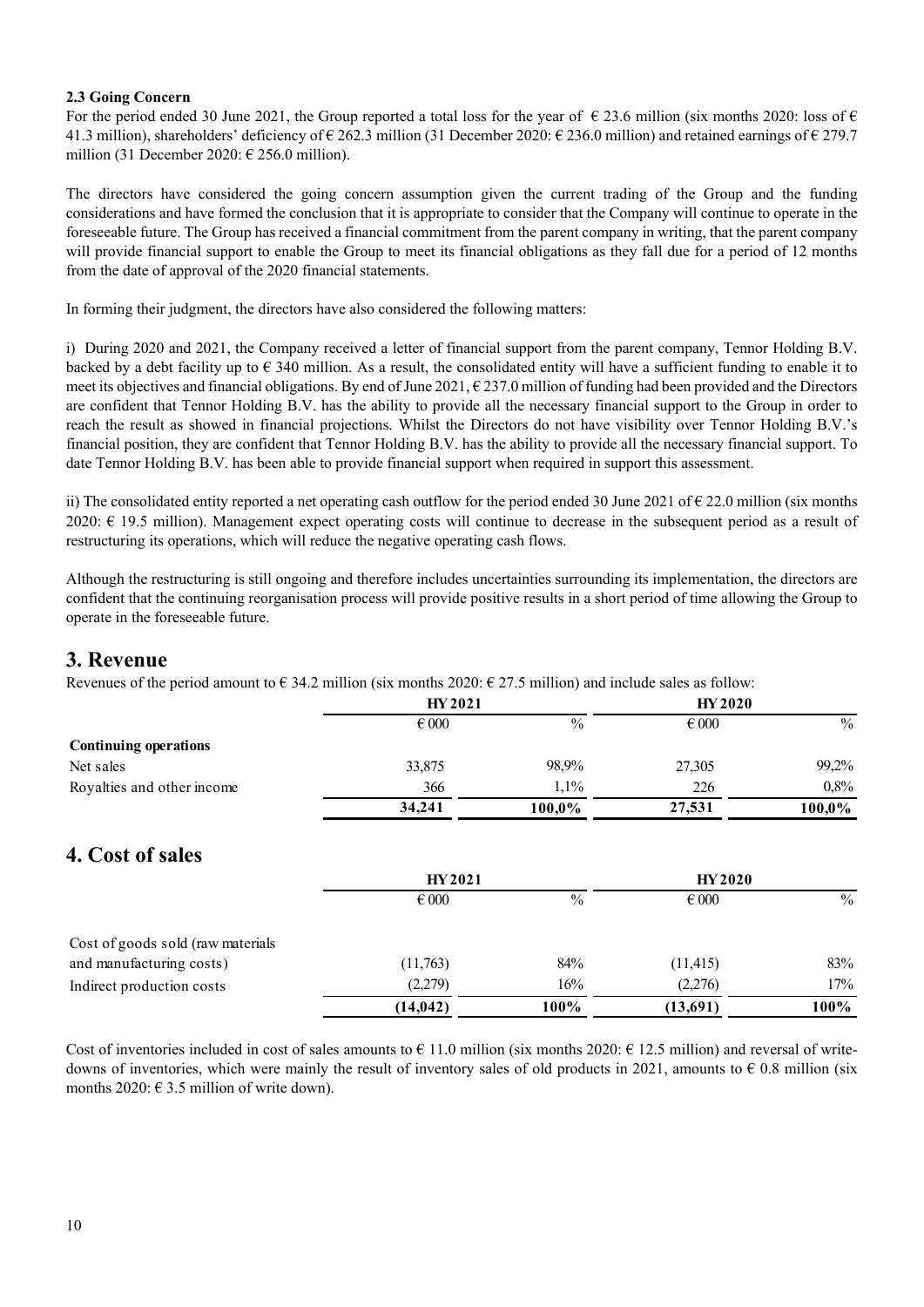## **5. Impact of COVID-19 on condensed consolidated interim financial statements**

The impacts arising from the COVID-19 pandemic were recognized in the income statement for six months 2021 and 2020 and essentially affect recurring operating income. In particular, the costs related to health measures put in place (purchases of hand sanitizer and face masks, exceptional measures for regularly disinfecting premises, etc.) have been accounted for as recurring expenses.

During the period the group benefited from different Government grants in the form of job retention scheme, personnel costs reductions, business rate relief and contributions to rents and for health measures put in place.

The rent concessions negotiated with lessors due to the consequences of the COVID-19 pandemic were immediately recognized in the income statement as negative variable lease payments rather than as an amendment to the associated leases. This accounting method complies with the simplification measures provided for in the Amendment to IFRS 16 – Leases, issued by the IASB on May 28, 2020, and adopted by the European Union on 9 October 2020.

#### **6. Information regarding directors and employees**

The average monthly number of employees (including executive and directors) was:

|                     | HY 2021       | <b>HY 2020</b> |
|---------------------|---------------|----------------|
|                     | $n^{\circ}$ . | $n^{\circ}$ .  |
| Executive           | 41            | 35             |
| Manager & Employees | 662           | 722            |
| Factory workers     | 395           | 451            |
|                     | 1,098         | 1,208          |

The aggregate payroll costs were as follows:

|                       | <b>HY2021</b>  | <b>HY 2020</b> |
|-----------------------|----------------|----------------|
|                       | $\epsilon$ 000 | $\epsilon$ 000 |
| Wages and salaries    | (18,098)       | (17,238)       |
| Social security costs | (2,833)        | (3,254)        |
| Other personnel costs | (3,083)        | (1,969)        |
|                       | (24, 014)      | (22, 461)      |

## **7. Financial income/(expenses)**

|                                                          | HY 2021        | <b>HY 2020</b> |  |
|----------------------------------------------------------|----------------|----------------|--|
|                                                          | $\epsilon$ 000 | $\epsilon$ 000 |  |
| Interest expense on bank facilities and loans            | (1)            | (2)            |  |
| Interest expense on loan from related parties and others | (8,104)        | (5,991)        |  |
| Interest on financial lease liabilities                  | (1,864)        | (3,103)        |  |
| Other charges                                            | (149)          | (134)          |  |
| Interest income from other non-current assets            | 2              |                |  |
| Financial income as result of bargain purchase           |                | 6              |  |
| Gain (loss) foreign exchange transaction                 | 1,075          | (1,404)        |  |
|                                                          | (9,041)        | (10,628)       |  |

In six months 2021 and 2020, interest on loans from related parties and others comprised interest and fees on the shareholder loans in accordance the Financing Agreement in place with La Perla Fashion Finance B.V.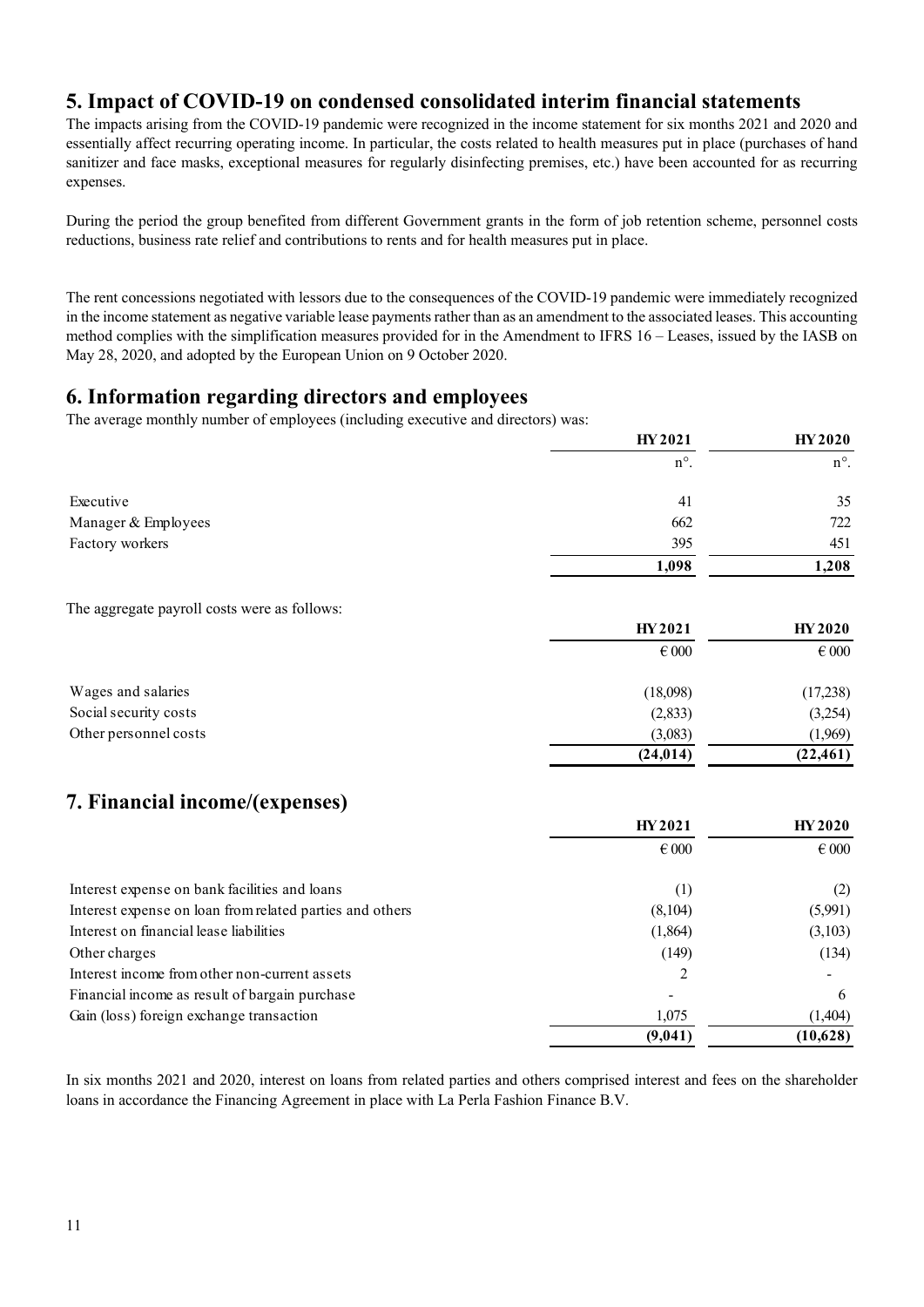## **8. Other income/(expenses)**

|                          | HY 2021   | <b>HY 2020</b> |
|--------------------------|-----------|----------------|
|                          | $\in 000$ | $\in 000$      |
| Gains on assets disposal | 2,931     |                |
| Other revenues           | 756       | 447            |
|                          | 3,687     | 448            |

Other income and expenses relate to miscellaneous income of  $\epsilon$  3.7 million (six months 2020:  $\epsilon$  448 thousand). The increase in 2021 mainly refers to lease agreement closure occurred during the period.

## **9. Taxation**

|                                       | HY 2021                  | <b>HY 2020</b> |  |
|---------------------------------------|--------------------------|----------------|--|
|                                       | $\epsilon$ 000           | $\epsilon$ 000 |  |
| <b>Corporation Tax</b>                |                          |                |  |
| Current year                          | (2)                      | 23             |  |
| Adjustments in respect of prior years | 76                       |                |  |
|                                       | 74                       | 23             |  |
| Deferred tax                          | $\overline{\phantom{0}}$ |                |  |
|                                       | 74                       | 23             |  |
|                                       |                          |                |  |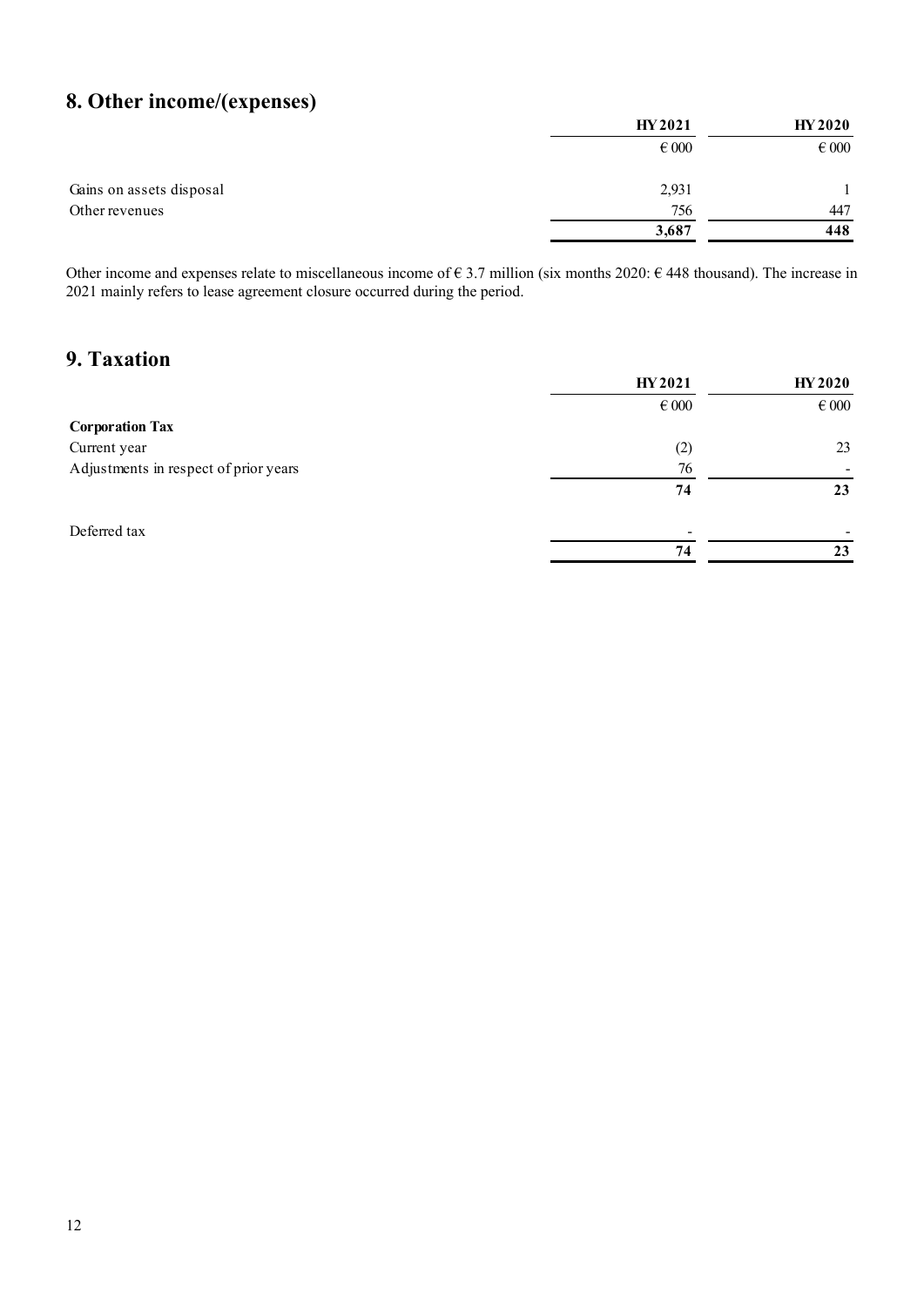## **10. Intangible assets**

|                      | Industrial                   | Concessions, |                           |             |              |           |
|----------------------|------------------------------|--------------|---------------------------|-------------|--------------|-----------|
|                      | patens &                     | licences &   |                           | Other       | Assets under |           |
|                      | software                     | trademarks   | Key money                 | intangibles | construction | Total     |
|                      | $\in 000$                    | $\in 000$    | $\overline{\epsilon}$ 000 | $\in 000$   | $\in 000$    | $\in 000$ |
| Cost                 |                              |              |                           |             |              |           |
| At 1 January 2020    | 4,873                        | 35,709       | 11,603                    | 3,156       |              | 55,341    |
| Additions            | 1,951                        | 11           |                           | 209         | 3,304        | 5,475     |
| Disposals            |                              |              |                           |             |              |           |
| Currency translation | (17)                         | (1)          | (16)                      | (36)        |              | (70)      |
| Impairment           | (1, 585)                     | (8)          | (8,217)                   | (2,350)     |              | (12,160)  |
| Reclassification     | $\qquad \qquad \blacksquare$ |              | -                         | (192)       |              | (192)     |
| At 31 December 2020  | 5,222                        | 35,711       | 3,370                     | 787         | 3,304        | 48,394    |
| Depreciation         |                              |              |                           |             |              |           |
| At 1 January 2020    | (3,930)                      | (8,575)      | (11,603)                  | (2,984)     |              | (27,092)  |
| Charge for the year  | (600)                        | (1, 429)     |                           | (81)        |              | (2,110)   |
| Disposals            | 1,541                        | 8            | 8,217                     | 2,346       |              | 12,112    |
| Currency translation | 16                           |              | 16                        | 34          |              | 66        |
| Impairment           | (1,880)                      |              |                           |             | (3,304)      | (5, 184)  |
| Reclassification     | $\blacksquare$               |              |                           | 106         |              | 106       |
| At 31 December 2020  | (4, 853)                     | (9,996)      | (3,370)                   | (579)       | (3,304)      | (22,102)  |
| Net book value       |                              |              |                           |             |              |           |
| 31 December 2020     | 369                          | 25,715       |                           | 208         |              | 26,292    |
|                      |                              |              |                           |             |              |           |
| Cost                 |                              |              |                           |             |              |           |
| At 1 January 2021    | 5,222                        | 35,711       | 3,370                     | 787         | 3,304        | 48,394    |
| Additions            | 568                          | 3            | ä,                        | 36          | 1,320        | 1,927     |
| Disposals            |                              |              | (800)                     |             |              | (800)     |
| Currency translation |                              |              | (35)                      | 12          |              | (23)      |
| Impairment           |                              |              |                           |             |              |           |
| Reclassification     |                              |              |                           |             |              |           |
| At 30 June 2021      | 5,790                        | 35,714       | 2,535                     | 835         | 4,624        | 49,498    |
| Depreciation         |                              |              |                           |             |              |           |
| At 1 January 2021    | (4, 853)                     | (9,996)      | (3,370)                   | (579)       | (3,304)      | (22,102)  |
| Charge for the year  | (16)                         | (714)        |                           | (7)         |              | (737)     |
| Disposals            |                              |              | 800                       |             |              | 800       |
| Currency translation |                              |              | 35                        | (11)        |              | 24        |
| Impairment           |                              |              |                           |             |              |           |
| Reclassification     |                              |              |                           |             |              |           |
| At 30 June 2021      | (4, 869)                     | (10, 710)    | (2, 535)                  | (597)       | (3,304)      | (22,015)  |
| Net book value       |                              |              |                           |             |              |           |
| 30 June 2021         | 921                          | 25,004       |                           | 238         | 1,320        | 27,483    |

At December 2020 the Directors, considering the period of market uncertainty, decided to adjust the net book value of the intangible assets, excluding brands and to book an impairment of  $\epsilon$  5.2 million.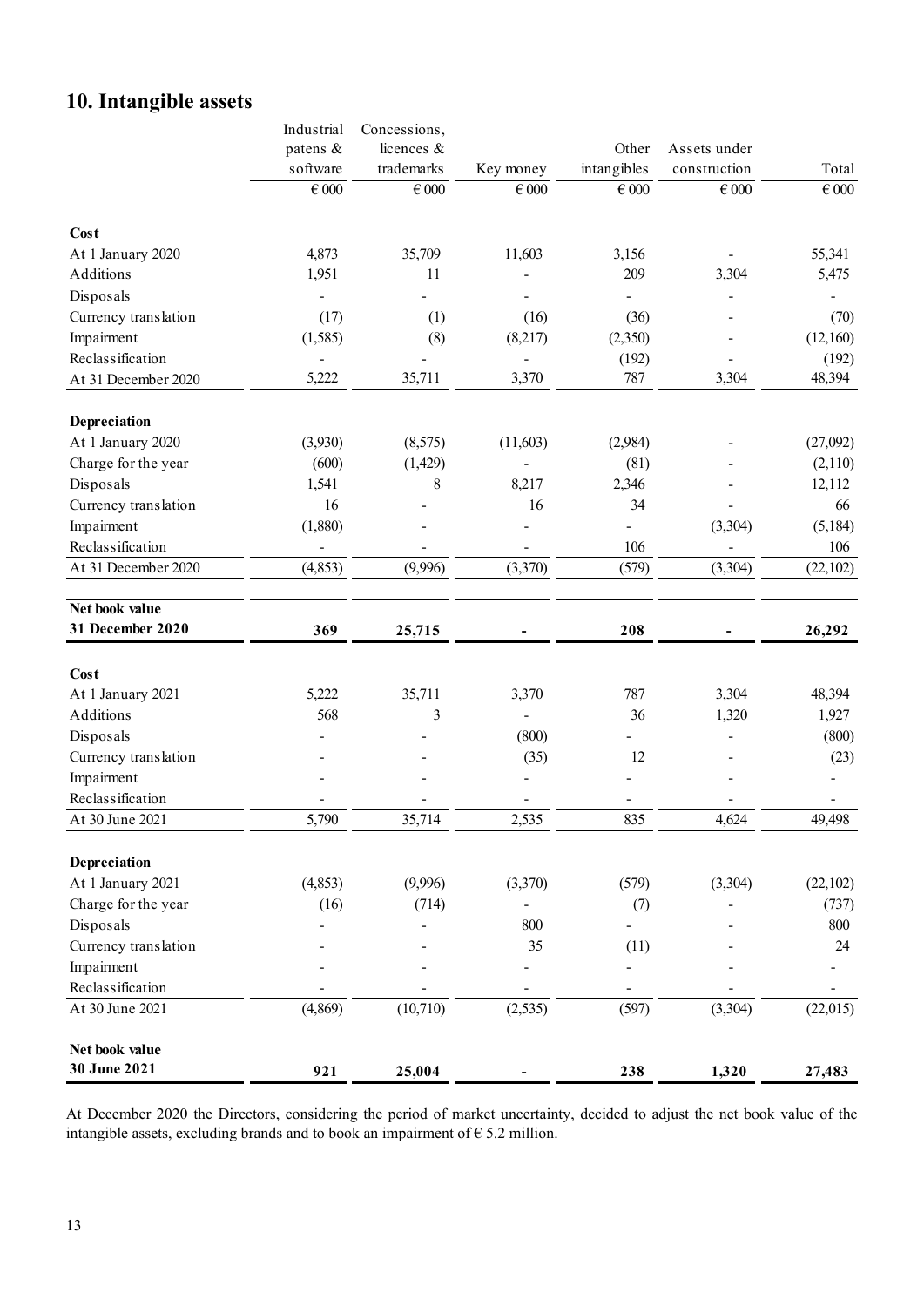## **11. Right-of-use assets**

| o                                  | Right-of-use assets |
|------------------------------------|---------------------|
|                                    | $\in 000$           |
| Cost                               |                     |
| At 1 January 2020                  | 79,807              |
| Additions                          | 8,046               |
| Disposals and amendments           | (25,578)            |
| Currency translation               | (1, 468)            |
| At 31 December 2020                | 60,807              |
| <b>Amortisation</b>                |                     |
| At 1 January 2020                  | (17,589)            |
| Charge for the year                | (15,392)            |
| Disposals and amendments           | 8,640               |
| Impairment                         | (36, 384)           |
| Currency translation               | 494                 |
| At 31 December 2020                | (60, 231)           |
| Net book value at 31 December 2020 | 576                 |
| Cost                               |                     |
| At 1 January 2021                  | 60,807              |
| Additions                          | 2,922               |
| Disposals and amendments           | (6, 550)            |
| Currency translation               | 865                 |
| At 30 June 2021                    | 58,044              |
| <b>Amortisation</b>                |                     |
| At 1 January 2021                  | (60, 231)           |
| Charge for the year                | (589)               |
| Disposals and amendments           | 6,550               |
| Impairment                         | (57)                |
| Currency translation               | (840)               |
| At 30 June 2021                    | (55,167)            |
|                                    | 2,877               |
| Net book value at 30 June 2021     |                     |

Based on the annual impairment review at 31 December 2020, the net book value of right of use was impaired by  $\epsilon$  36.4 million.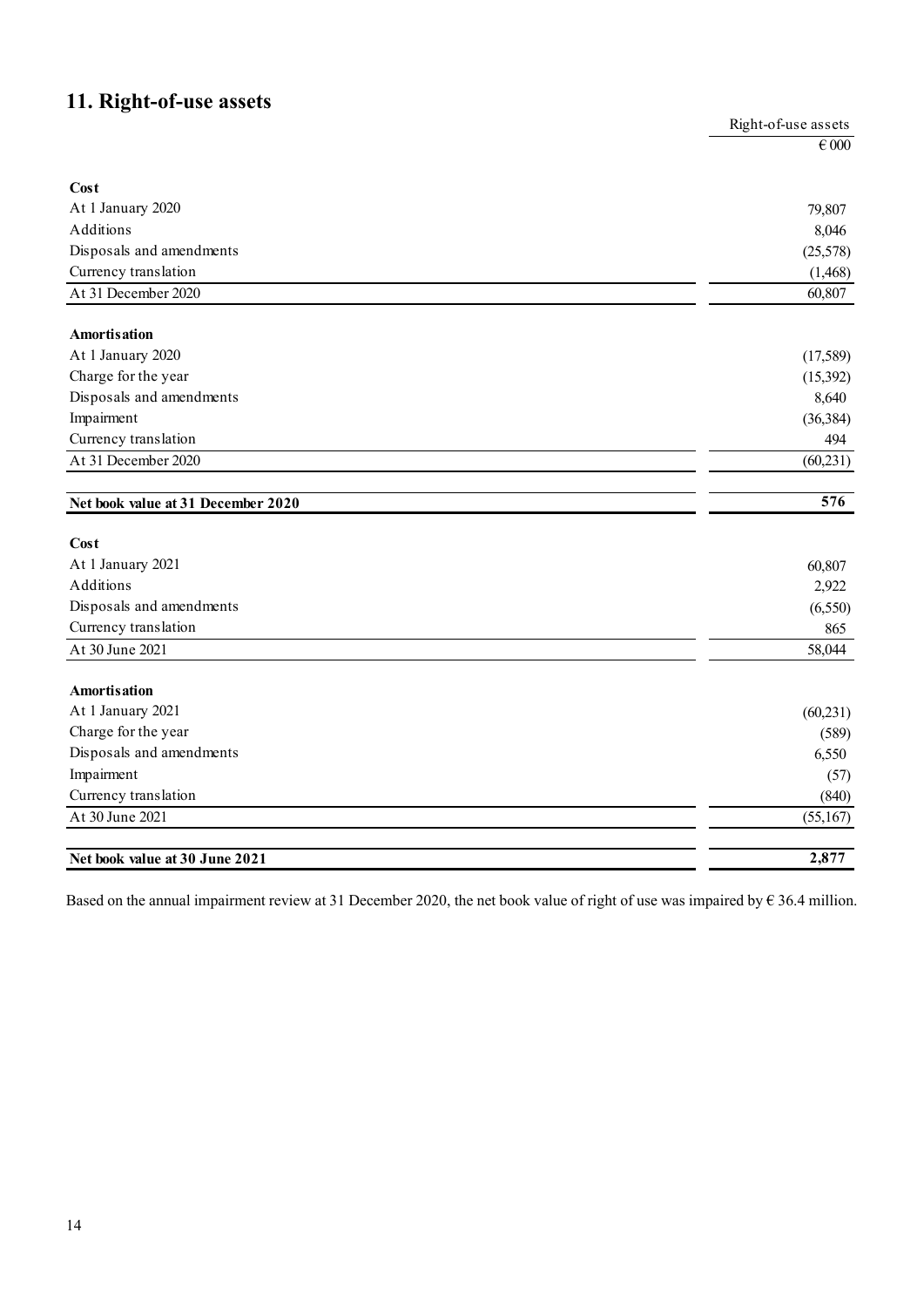## **12. Property, plant, and equipment**

|                         |                | Machinery      |           | Retail       | Leasehold | Con-           |           |
|-------------------------|----------------|----------------|-----------|--------------|-----------|----------------|-----------|
|                         | Land and       | and            | Fixtures  | fixtures and | improve-  | struction in   |           |
|                         | buildings      | equipment      | and tools | fittings     | ments     | progress       | Total     |
|                         | $\in 000$      | $\in 000$      | $\in 000$ | $\in 000$    | $\in 000$ | $\in 000$      | $\in 000$ |
| Cost                    |                |                |           |              |           |                |           |
| At 1 January 2020       | 3,161          | 3,334          | 9,724     | 7,451        | 13,762    | 19             | 37,451    |
| Additions               | $\overline{2}$ | 60             | 730       | 639          | 2,640     |                | 4,071     |
| Disposals               |                | (5)            | (3)       | (1, 475)     | (4, 837)  | (3)            | (6,323)   |
| Currency translation    |                | (4)            | (225)     | (349)        | (1,181)   | $\overline{a}$ | (1,759)   |
| Reclasses               |                |                | 226       | (68)         | 34        |                | 192       |
| At 31 December 2020     | 3,163          | 3,385          | 10,452    | 6,198        | 10,418    | 16             | 33,632    |
|                         |                |                |           |              |           |                |           |
| Depreciation            |                |                |           |              |           |                |           |
| At 1 January 2020       | (492)          | (1,787)        | (9,106)   | (5,201)      | (8,587)   |                | (25,173)  |
| Charge for the year     | (146)          | (338)          | (274)     | (650)        | (1,637)   |                | (3,045)   |
| Disposals and write-off |                | 4              |           | 1,452        | 4,398     |                | 5,854     |
| Impairment              | (2,525)        | (1,241)        | (607)     | (1,919)      | (5,661)   | (16)           | (11,969)  |
| Currency translation    |                | 4              | 186       | 326          | 1,069     |                | 1,585     |
| Reclasses               |                |                |           | (106)        |           |                | (106)     |
| At 31 December 2020     | (3,163)        | (3,358)        | (9, 801)  | (6,098)      | (10, 418) | (16)           | (32, 854) |
| Net book value          |                |                |           |              |           |                |           |
| 31 December 2020        |                | 27             | 651       | 100          |           |                | 778       |
| Cost                    |                |                |           |              |           |                |           |
| At 1 January 2021       | 3,163          | 3,385          | 10,452    | 6,198        | 10,418    | 16             | 33,632    |
| Additions               |                | 8              | 452       | 161          | 716       |                | 1,337     |
| Disposals               |                |                |           | (19)         | (21)      |                | (40)      |
| Currency translation    |                | $\overline{2}$ | 137       | 146          | 521       |                | 806       |
| Reclasses               |                |                |           |              |           |                |           |
| At 30 June 2021         | 3,163          | 3,395          | 11,041    | 6,486        | 11,634    | 16             | 35,735    |
|                         |                |                |           |              |           |                |           |
| Depreciation            |                |                |           |              |           |                |           |
| At 1 January 2021       | (3,163)        | (3,358)        | (9,801)   | (6,098)      | (10, 418) | (16)           | (32, 854) |
| Charge for the year     |                | (6)            | (41)      | (9)          | (52)      |                | (108)     |
| Disposals and write-off |                |                |           |              |           |                |           |
| Impairment              |                |                |           |              | (11)      |                | (11)      |
| Currency translation    |                | (2)            | (136)     | (145)        | (512)     |                | (795)     |
| Reclasses               |                |                |           |              |           |                |           |
| At 30 June 2021         | (3,163)        | (3,366)        | (9, 978)  | (6,252)      | (10, 993) | (16)           | (33,768)  |
| Net book value          |                |                |           |              |           |                |           |
| 30 June 2021            | -              | 29             | 1,063     | 234          | 641       | -              | 1,967     |

This caption mainly includes leasehold improvements, boutique and offices' furniture and equipment used in the production process. At December 2020 the Directors, considering the period of market uncertainty, decided to adjust the entire net book value of the tangible assets and to book an impairment of  $\epsilon$  12.0 million.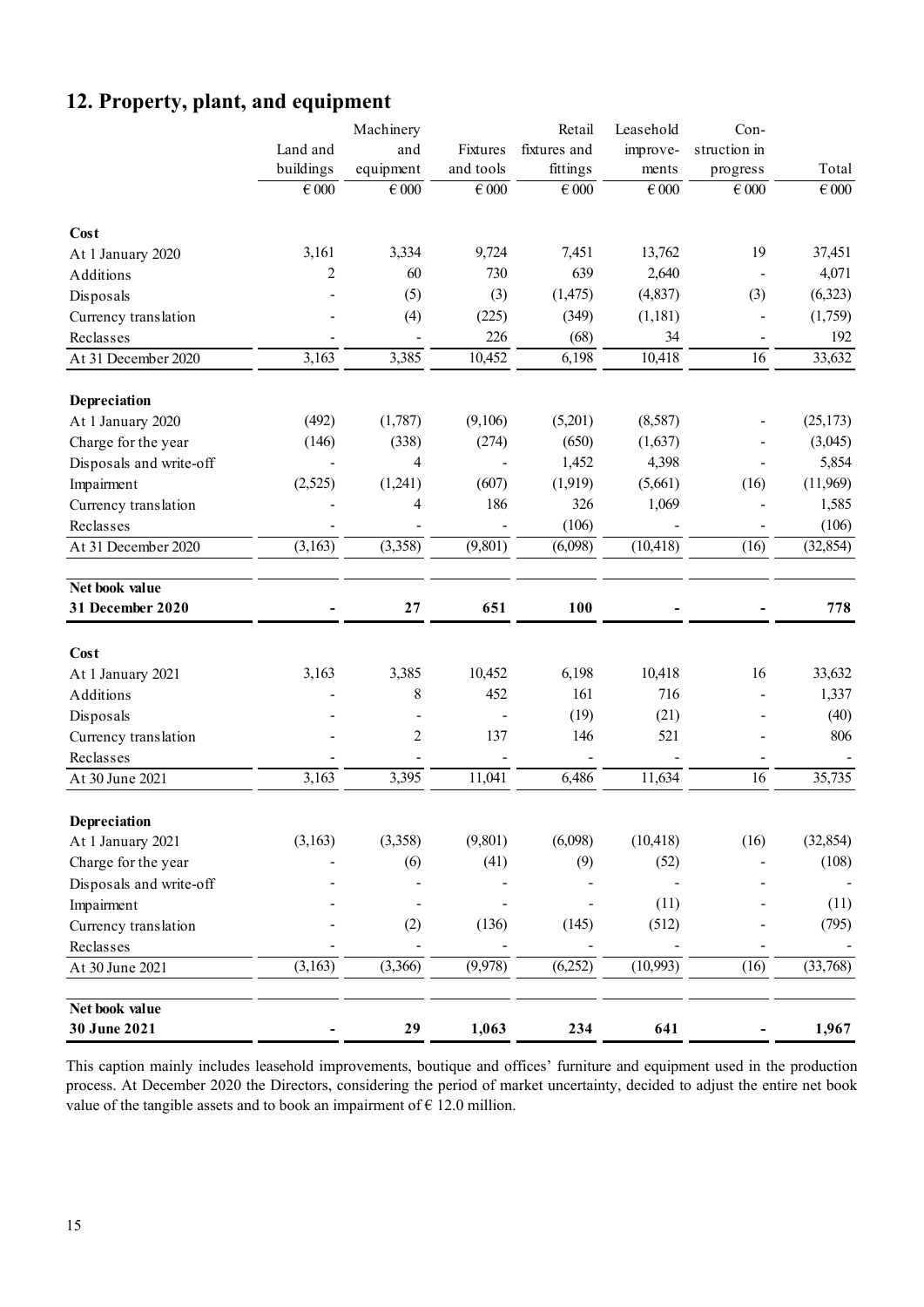#### **13. Other non-current assets**

Other non-current assets, amounting to  $\epsilon$  5.8 million (31 December 2020:  $\epsilon$  5.9 million) mainly includes guarantee deposits for store rents in various countries and for utilities.

## **14. Inventories and work-in-progress**

|                               | <b>30 June 2021</b> |         | 31 December 2020 |        |
|-------------------------------|---------------------|---------|------------------|--------|
|                               | $\epsilon$ 000      | $\%$    | $\epsilon$ 000   | $\%$   |
| Raw materials and consumables | 1,746               | 7,6%    | 1.444            | 5,3%   |
| and semi-finished goods       | 1,578               | 6,8%    | 393              | 1,4%   |
| Finished goods                | 19,585              | 84,7%   | 25,471           | 92,9%  |
| Advances                      | 210                 | $0.9\%$ | 102              | 0,4%   |
|                               | 23,119              | 100,0%  | 27,410           | 100,0% |

There is no material difference between the balance sheet value of stocks and their replacement cost. The amount of inventory at 30 June 2021 includes a reserve for obsolescence risk amounting to  $\epsilon$  22.3 million made up of  $\epsilon$  12.5 million for raw materials and  $\epsilon$ 9.8 million for finished goods (31 December 2020:  $\epsilon$  23.1 million made up of  $\epsilon$  12.7 million for raw materials and  $\epsilon$  10.4 million for finished goods). At 30 June 2021 finished goods available for sale amount to  $\epsilon$  18.6 million or 89% of the total inventory value (31 December 2020:  $\epsilon$  25.6 million or 93% of the total inventory amount). Raw materials, work in progress and advances to suppliers relate to lines that will be available for sale in the second half of 2021.

As at 30 June 2021 total net inventory is  $\epsilon$  23.1 million (2020:  $\epsilon$  27.4 million) and is aligned at its fair value.

### **15. Trade receivables**

|                                     | 30 June 2021   | 31 December 2020 |
|-------------------------------------|----------------|------------------|
|                                     | $\epsilon$ 000 | $\epsilon$ 000   |
| Trade receivables at nominal amount | 7,890          | 7,337            |
| Accrual for bad debt provision      | (1,221)        | (1,336)          |
|                                     | 6,669          | 6,001            |

The carrying value of trade receivables approximates their fair value after an accrual for bad debt provision amounting to  $\epsilon$  1.2 million (31 December 2020:  $\epsilon$  1.3 million). Before accepting any new customer, the Group uses an external resource to assess the potential customer's credit quality and financial reliability.

In determining the recoverability of a trade receivable, the Group considers any change in the credit quality of the trade receivable from the date credit was initially granted up to the end of the reporting period. The concentration of credit risk is limited due to the fact that the customer base is large and unrelated.

Movement in bad debt provision:

|                                                          | 30 June 2021   | 31 December 2020 |  |
|----------------------------------------------------------|----------------|------------------|--|
|                                                          | $\epsilon$ 000 | $\epsilon$ 000   |  |
| At 1 January                                             | 1,336          | 2,252            |  |
| Uncollectible amounts written off                        | (107)          | (812)            |  |
| Increase in allowance recognised in the income statement | (8)            | (104)            |  |
| At 31 December                                           | 1,221          | 1,336            |  |

The bad debt provision is sufficient to cover any expected credit losses.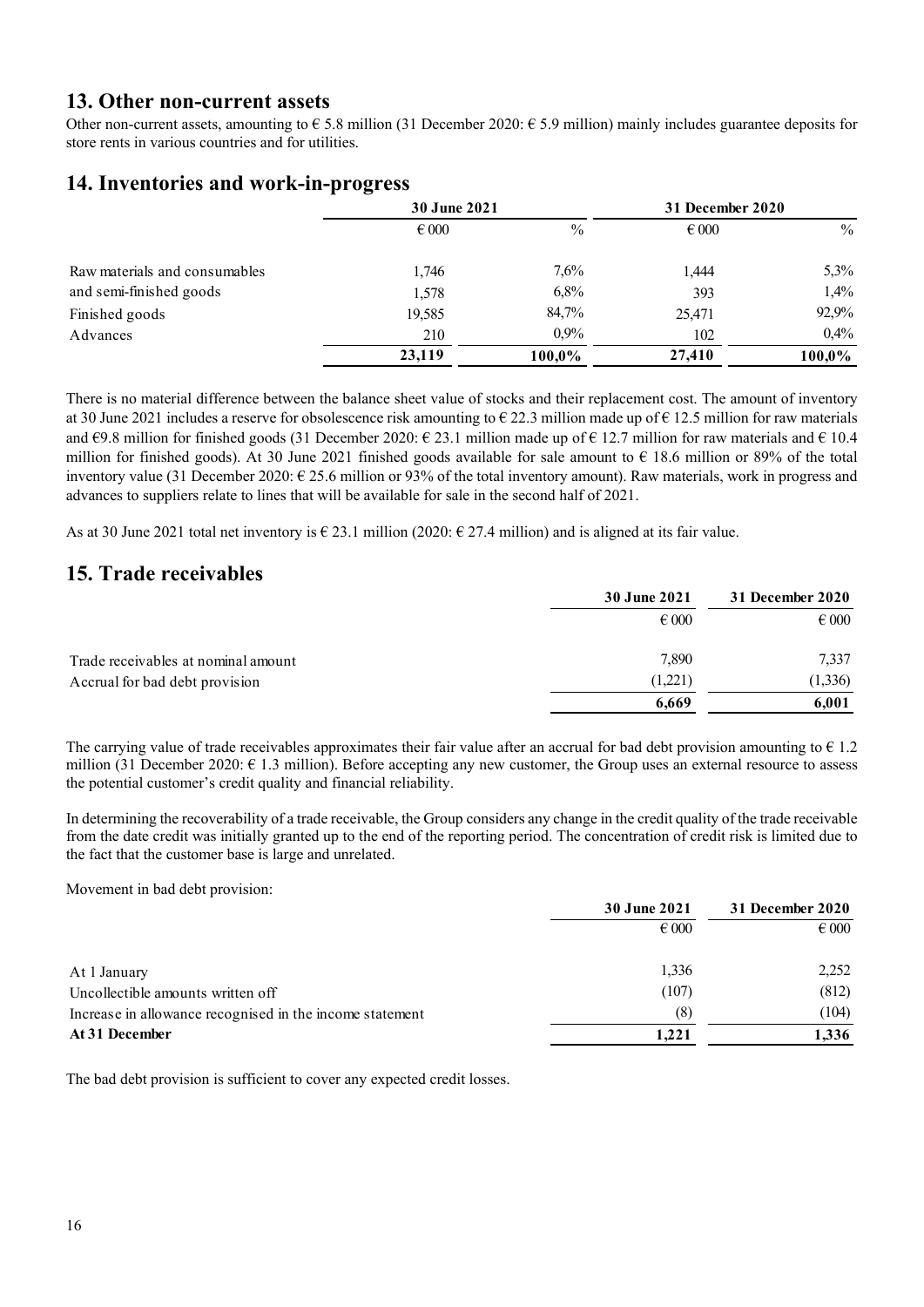#### **16. Other current assets**

|                                     | <b>30 June 2021</b> | 31 December 2020 |
|-------------------------------------|---------------------|------------------|
|                                     | $\epsilon$ 000      | $\epsilon$ 000   |
| Other current assets                | 2,605               | 2,378            |
| Accrued income and prepaid expenses | 3,895               | 5,604            |
| VAT receivable                      | 2,585               | 3.099            |
|                                     | 9,085               | 11,081           |

## **17. Cash and cash equivalents**

The carrying amount of cash and cash equivalents is deemed to reflect its fair value.

|                         | <b>30 June 2021</b> | 31 December 2020 |
|-------------------------|---------------------|------------------|
|                         | $\epsilon$ 000      | $\epsilon$ 000   |
| Bank and postal account | 6,169               | 7,508            |
| Cash on hand            | 95                  | 132              |
|                         | 6,264               | 7,640            |

Cash and cash equivalents of the Group as at 30 June 2021 amount to  $\epsilon$  6.3 million (31 December 2020:  $\epsilon$  7.6 million) and are mainly composed of bank and postal accounts. The changes in liquidity are illustrated in the cash flow statement. The above amount includes  $\epsilon$  0.1 million (31 December 2020:  $\epsilon$  2.3 million) of cash deposits that guarantees the rent obligations under lease agreements.

## **18. Borrowings**

|                             | 30 June 2021   | 31 December 2020 |
|-----------------------------|----------------|------------------|
|                             | $\epsilon$ 000 | $\epsilon$ 000   |
| Unsecured at amortised cost |                |                  |
| Loans from:                 |                |                  |
| Related parties             | 236,965        | 204,608          |
| Banks                       |                | 417              |
| Bank overdraft              | 8              | 11               |
| <b>Total Borrowings</b>     | 236,973        | 205,036          |
| Non-current                 | 236,965        | 205,025          |
| Current                     | 8              | 11               |
| <b>Total Borrowings</b>     | 236,973        | 205,036          |
|                             |                |                  |

As at 30 June 2021, the Group's total financial indebtedness amounted to  $\epsilon$  237.0 million (31 December 2020:  $\epsilon$  205.0 million). Current borrowings amounted to  $\epsilon$  8 thousand (31 December 2020:  $\epsilon$  11 thousand) while the non-current borrowing position amounted to  $\epsilon$  237.0 million (31 December 2020:  $\epsilon$  205.0 million). The detail of the borrowings is provided below.

The loans from related parties refers to the facilities received from La Perla Fashion Finance B.V. amounting to  $\epsilon$  220.6 million (31 December 2020:  $\epsilon$  196.8 million) and from Tennor Holding B.V.  $\epsilon$  16.3 million (31 December 2020:  $\epsilon$  6.8 million).

Loan from bank at December 2020 was received by the Swiss subsidiary as a measure of financial support to facilitate the cash management of the subsidiary during the pandemic situation caused by COVID-19. The loan was extinguished in 2021.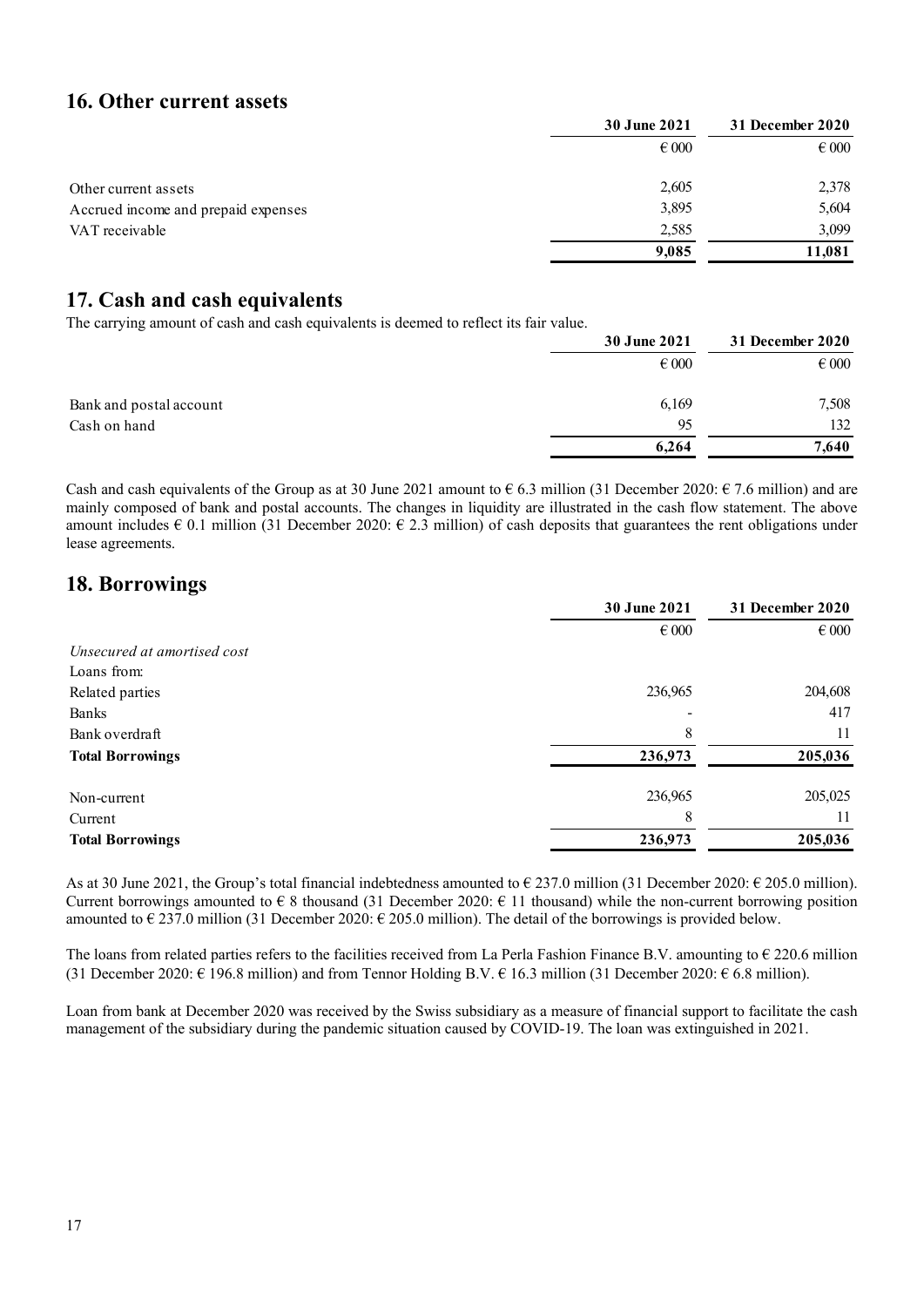Changes in loan amounts incurred in six months 2021 and 2020 are the followings:

|                                                     | <b>HY2021</b><br>$\epsilon$ 000 | 2020<br>$\epsilon$ 000 |
|-----------------------------------------------------|---------------------------------|------------------------|
|                                                     |                                 |                        |
| Total long term loan                                |                                 |                        |
| At 1 January                                        | 205,025                         | 132,650                |
| Loans advanced from related parties during the year | 24,763                          | 59,056                 |
| Loans advanced from bank during the year            |                                 | 417                    |
| Reimboursment of loan to bank                       | (417)                           |                        |
| Financial costs incurred                            | 7.594                           | 12,902                 |
| At period end                                       | 236,965                         | 205,025                |

### **19. Provisions**

The Group as at 30 June 2021 has provisions of  $\epsilon$  10.0 million (31 December 2020:  $\epsilon$  10.3 million), of which  $\epsilon$  3.6 million are current (31 December 2020:  $\epsilon$  3.5 million) and  $\epsilon$  6.4 million are non-current (31 December 2020:  $\epsilon$  6.8 million). During the six months 2021 the Group utilised  $\epsilon$  292 thousand of the provision. The nature of the provisions is detailed below:

|                                         | 30 June 2021   | 31 December 2020 |
|-----------------------------------------|----------------|------------------|
|                                         | $\epsilon$ 000 | $\epsilon$ 000   |
| <b>Provisions</b>                       |                |                  |
| Allowance for sales return              | 893            | 800              |
| Layoff, restructuring and other charges | 2,170          | 2,052            |
| Provision for restoration               | 3,844          | 4,337            |
| Restructuring                           | 2,275          | 2,275            |
| Litigation (agents)                     | 420            | 420              |
| Litigation (employee)                   | 266            | 281              |
| Litigation (suppliers)                  | 143            | 138              |
|                                         | 10,011         | 10,303           |
| Non-current                             | 6,384          | 6,760            |
| Current                                 | 3,627          | 3,543            |
|                                         | 10,011         | 10,303           |

The amounts relating to layoff and other charges amounting to  $\epsilon$  2.2 million (31 December 2020:  $\epsilon$  2.1 million) relate mainly to potential charges of the Chinese subsidiaries.

The provision for restoration costs amounting to  $\epsilon$  3.8 million (31 December 2020:  $\epsilon$  4.3 million) includes the estimated cost of restoring the leased assets where required by the terms and conditions of the lease agreements.

The provision for restructuring amounting to  $\epsilon$  2.3 million (31 December 2020:  $\epsilon$  2.3 million) includes the costs to be incurred for the reorganisation plan of the Italian subsidiaries.

The provision for sales returns  $\epsilon$  0.9 million (31 December 2020:  $\epsilon$  0.8 million) refers to the expected amount of returns from clients related to goods supplied by the Group in May and June 2021. This amount has been evaluated based on historical data.

Provisions for litigation costs relate to the costs expected to be incurred in closing litigation claims existing at the period end.

### **20. Deferred tax liabilities**

Deferred tax liabilities at 30 June 2021 amount to  $\epsilon$  106 thousand (31 December 2020:  $\epsilon$  103 thousand) and relates mainly to the value of unrealised exchange gains.

### **21. Trade payables**

Trade accounts payable of the Group amounted to  $\epsilon$  18.0 million as at 30 June 2021 (31 December 2020:  $\epsilon$  20.6 million). The average credit period on purchases of goods and services for the Group is between 60 and 90 days.